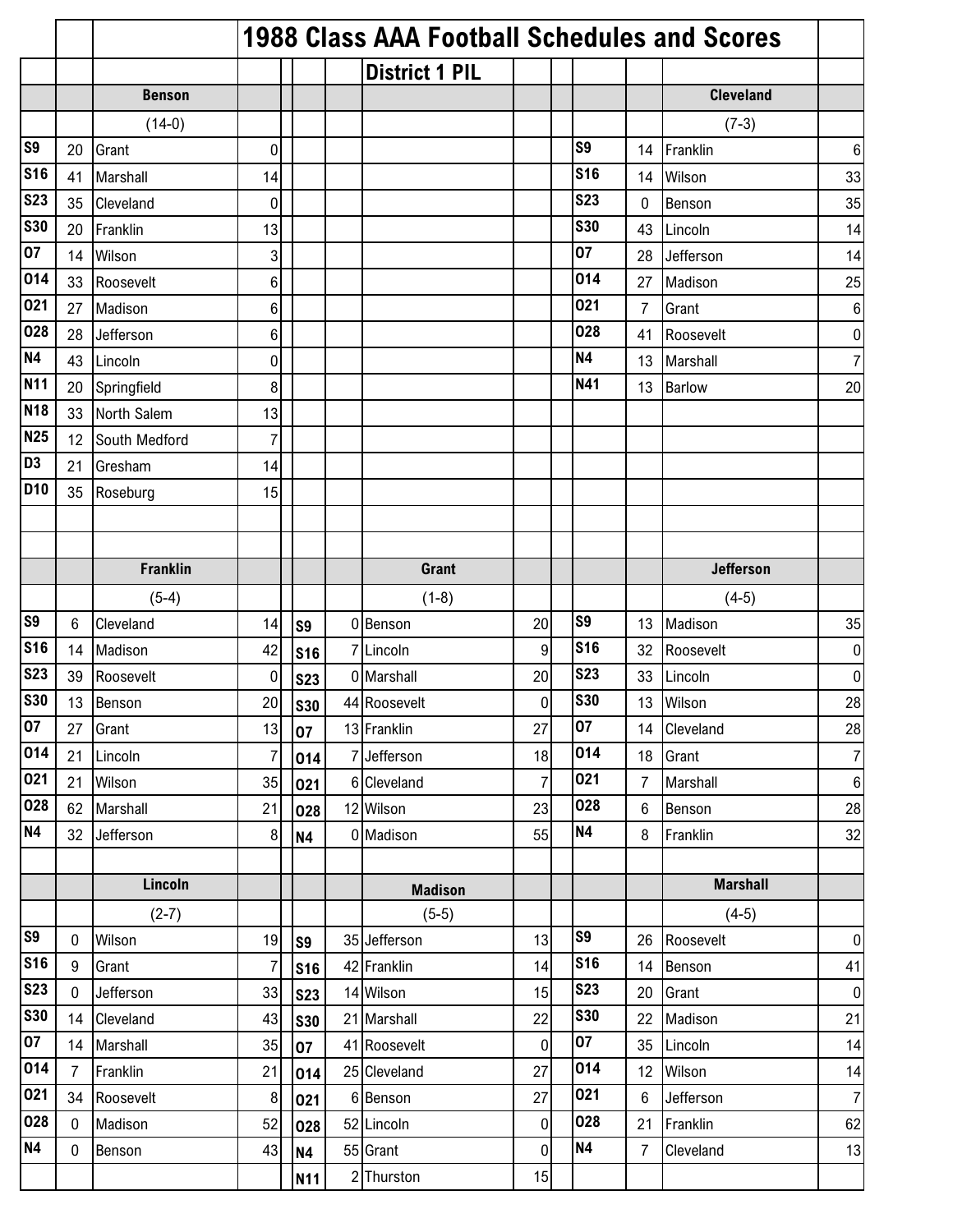|                |                | <b>Roosevelt</b>    |                |                |                         |                  |                |                | Wilson              |                  |
|----------------|----------------|---------------------|----------------|----------------|-------------------------|------------------|----------------|----------------|---------------------|------------------|
|                |                | $(0-9)$             |                |                |                         |                  |                |                | $(8-2)$             |                  |
| <b>S9</b>      | $\mathbf{0}$   | Marshall            | 26             |                |                         |                  | S <sub>9</sub> | 19             | Lincoln             | $\pmb{0}$        |
| <b>S16</b>     | $\mathbf 0$    | Jefferson           | 32             |                |                         |                  | <b>S16</b>     | 33             | Cleveland           | 14               |
| <b>S23</b>     | $\mathbf 0$    | Franklin            | 39             |                |                         |                  | <b>S23</b>     | 15             | Madison             | 14               |
| <b>S30</b>     | $\mathbf 0$    | Grant               | 44             |                |                         |                  | <b>S30</b>     | 28             | Jefferson           | 13               |
| 07             | $\mathbf 0$    | Madison             | 41             |                |                         |                  | 07             | 3              | Benson              | 14               |
| 014            | 6              | Benson              | 33             |                |                         |                  | 014            | 14             | Marshall            | 12               |
| 021            | 8              | Lincoln             | 34             |                |                         |                  | 021            | 35             | Franklin            | 21               |
| 028            | 0              | Cleveland           | 41             |                |                         |                  | 028            | 23             | Grant               | 12               |
| <b>N4</b>      | 6              | Wilson              | 39             |                |                         |                  | <b>N4</b>      | 39             | Roosevelt           | $\,6\,$          |
|                |                |                     |                |                |                         |                  | <b>N11</b>     | 27             | David Douglas       | 28               |
|                |                |                     |                |                |                         |                  |                |                |                     |                  |
|                |                |                     |                |                |                         |                  |                |                |                     |                  |
|                |                |                     |                |                | <b>District 2 Metro</b> |                  |                |                |                     |                  |
|                |                | Aloha               |                |                |                         |                  |                |                | <b>Beaverton</b>    |                  |
|                |                | $(3-6)$             |                |                |                         |                  |                |                | $(5-5)$             |                  |
| <b>S9</b>      | 6              | <b>Forest Grove</b> | 0              |                |                         |                  | S <sub>9</sub> | 13             | Sunset              | 17               |
| <b>S16</b>     | 18             | Beaverton           | 20             |                |                         |                  | <b>S16</b>     | 20             | Aloha               | 18               |
| <b>S23</b>     | 31             | McMinnville         | $\overline{c}$ |                |                         |                  | <b>S23</b>     | 25             | Newberg             | $\overline{7}$   |
| <b>S30</b>     | $\overline{7}$ | Hillsboro           | 14             |                |                         |                  | <b>S30</b>     | 21             | <b>Forest Grove</b> | 14               |
| 07             | 20             | Tigard              | 28             |                |                         |                  | 07             | $\overline{7}$ | Glencoe             | 14               |
| 014            | $\overline{7}$ | Jesuit              | 28             |                |                         |                  | 014            | 41             | McMinnville         | 12               |
| 021            | 14             | Sunset              | 20             |                |                         |                  | 021            | $\overline{7}$ | Hillsboro           | 26               |
| 028            | 19             | Glencoe             | 27             |                |                         |                  | 028            | 21             | Tigard              | 20               |
| <b>N4</b>      | 14             | Newberg             | 12             |                |                         |                  | <b>N4</b>      | $\overline{7}$ | Jesuit              | 14               |
|                |                |                     |                |                |                         |                  | <b>N11</b>     |                | 12 Oregon City      | 27               |
|                |                |                     |                |                |                         |                  |                |                |                     |                  |
|                |                |                     |                |                |                         |                  |                |                |                     |                  |
|                |                | <b>Forest Grove</b> |                |                | Glencoe                 |                  |                |                | <b>Hillsboro</b>    |                  |
|                |                | $(2-7)$             |                |                | $(9-2)$                 |                  |                |                | $(9-3)$             |                  |
| <b>S9</b>      | 0              | Aloha               | 6              | S <sub>9</sub> | 20 Newberg              | 17               | S9             | 21             | Tigard              | 13               |
| <b>S16</b>     | 3              | Newberg (ot)        | 0              | <b>S16</b>     | 20 Tigard               | $\overline{7}$   | <b>S16</b>     | 28             | Jesuit              | $10$             |
| <b>S23</b>     | 20             | Glencoe             | 33             | <b>S23</b>     | 33 Forest Grove         | 20               | <b>S23</b>     | 20             | Sunset              | 52               |
| <b>S30</b>     | 14             | Beaverton           | 21             | <b>S30</b>     | 22 Jesuit               | 17               | <b>S30</b>     | 14             | Aloha               | $\overline{7}$   |
| 07             | 21             | McMinnville         | 13             | 07             | 14 Beaverton            | $\overline{7}$   | 07             | 34             | Newberg             | 15               |
| 014            | $\mathbf 0$    | Hillsboro           | 3              | 014            | 6 Sunset                | 20               | 014            | 3              | <b>Forest Grove</b> | $\pmb{0}$        |
| 021            | $\overline{7}$ | <b>Tigard</b>       | 17             | 021            | 21 McMinnville          | $\boldsymbol{6}$ | 021            | 26             | Beaverton           | $\overline{7}$   |
| 028            | $\mathbf 0$    | Jesuit              | 30             | 028            | 27 Aloha                | 19               | 028            | 28             | McMinnville         | $\boldsymbol{7}$ |
| N <sub>4</sub> | $\overline{7}$ | Sunset              | 20             | <b>N4</b>      | 17 Hillsboro            | $\overline{7}$   | <b>N4</b>      | $\overline{7}$ | Glencoe             | 17               |
|                |                |                     |                | <b>N11</b>     | 42 Crook County         | $\overline{7}$   | <b>N11</b>     | 17             | Canby               | 14               |
|                |                |                     |                | <b>N18</b>     | 14 South Medford        | 34               | <b>N18</b>     | 12             | Thurston (ot)       | $\boldsymbol{9}$ |
|                |                |                     |                |                |                         |                  | <b>N25</b>     | $\overline{7}$ | Gresham             | 28               |
|                |                |                     |                |                |                         |                  |                |                |                     |                  |
|                |                |                     |                |                |                         |                  |                |                |                     |                  |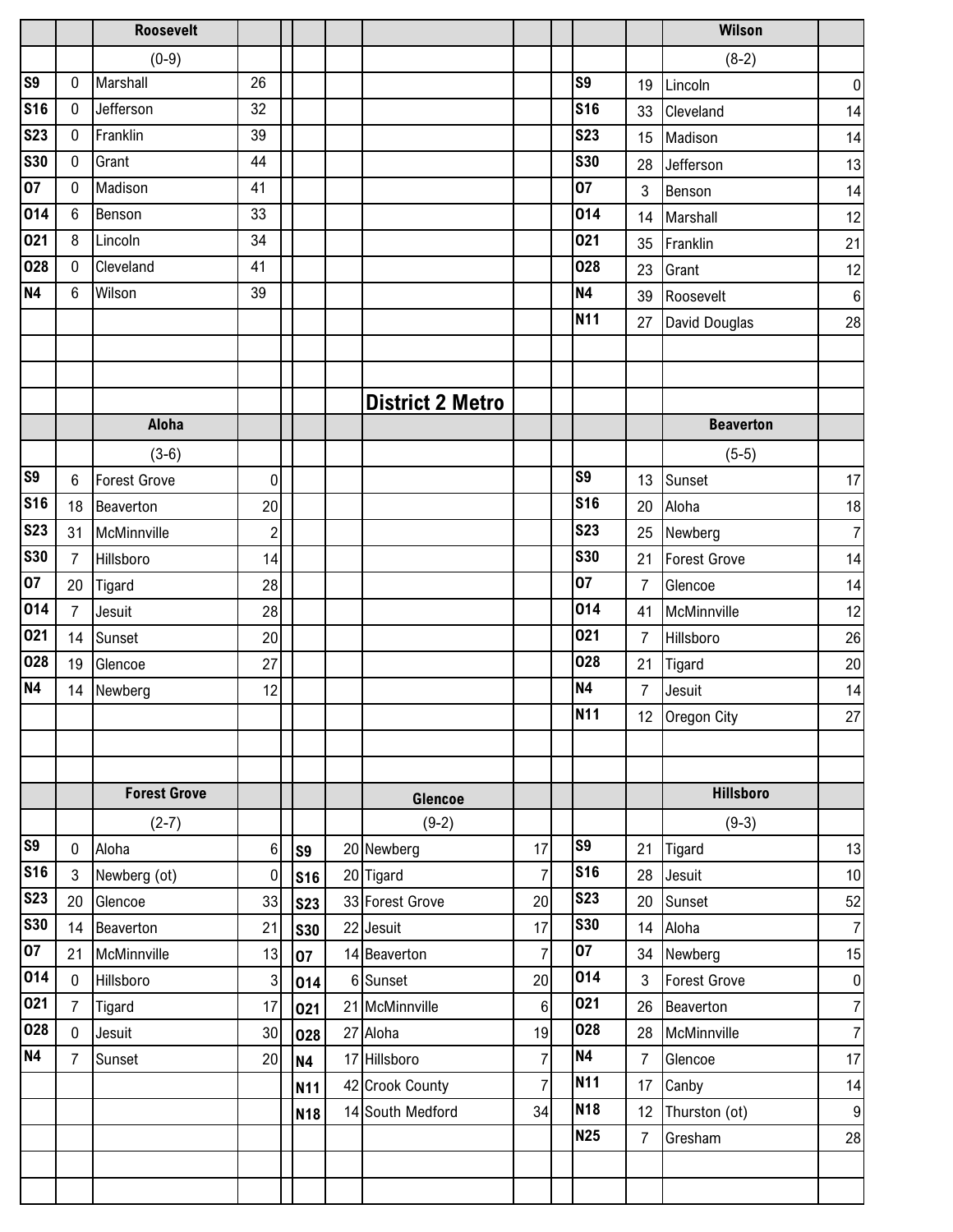|                  |                      | <b>Jesuit</b>           |                |                | <b>McMinnville</b>         |                |                  |                | <b>Newberg</b>          |                 |
|------------------|----------------------|-------------------------|----------------|----------------|----------------------------|----------------|------------------|----------------|-------------------------|-----------------|
|                  |                      | $(7-4)$                 |                |                | $(1-8)$                    |                |                  |                | $(0-9)$                 |                 |
| S <sub>9</sub>   | 24                   | McMinnville             | 7              | S <sub>9</sub> | 7 Jesuit                   | 24             | S9               | 17             | Glencoe                 | 20              |
| <b>S16</b>       | 10 <sup>1</sup>      | Hillsboro               | 28             | <b>S16</b>     | 7 Sunset                   | 16             | <b>S16</b>       | 0              | Forest Grove (ot)       | 3               |
| <b>S23</b>       | 14                   | Tigard                  | 13             | <b>S23</b>     | 2 Aloha                    | 31             | <b>S23</b>       | $\overline{7}$ | Beaverton               | 25              |
| <b>S30</b>       | 17                   | Glencoe                 | 22             | <b>S30</b>     | 14 Newberg                 | $\overline{7}$ | <b>S30</b>       | 7              | McMinnville             | 14              |
| 07               | 11                   | Sunset                  | 24             | 07             | 13 Forest Grove            | 21             | 07               | 15             | Hillsboro               | 34              |
| 014              | 28                   | Aloha                   | $\overline{7}$ | 014            | 12 Beaverton               | 41             | 014              | $\mathbf 0$    | Tigard                  | 28              |
| 021              | 27                   | Newberg                 | 10             | 021            | 6 Glencoe                  | 21             | 021              | 10             | Jesuit                  | 27              |
| 028              | 30                   | <b>Forest Grove</b>     | $\mathbf 0$    | 028            | 7 Hillsboro                | 28             | 028              | $\overline{7}$ | Sunset                  | 38              |
| <b>N4</b>        | 14                   | Beaverton               | $\overline{7}$ | <b>N4</b>      | 14 Tigard                  | 26             | <b>N4</b>        | 12             | Aloha                   | 14              |
| <b>N11</b>       | 9                    | Lebanon                 | $\overline{7}$ |                |                            |                |                  |                |                         |                 |
| <b>N18</b>       | 6                    | Ashland                 | 28             |                |                            |                |                  |                |                         |                 |
|                  |                      |                         |                |                |                            |                |                  |                |                         |                 |
|                  |                      | <b>Sunset</b>           |                |                |                            |                |                  |                | <b>Tigard</b>           |                 |
|                  |                      | $(10-1)$                |                |                |                            |                |                  |                | $(4-5)$                 |                 |
| S <sub>9</sub>   | 17                   | Beaverton               | 13             |                |                            |                | S9               | 13             | Hillsboro               | 21              |
| <b>S16</b>       | 16                   | McMinnville             | 7              |                |                            |                | <b>S16</b>       | $\overline{7}$ | Glencoe                 | 20              |
| <b>S23</b>       | 52                   | Hillsboro               | 20             |                |                            |                | <b>S23</b>       | 13             | Jesuit                  | 14              |
| <b>S30</b>       | 58                   | Tigard                  | 14             |                |                            |                | <b>S30</b>       | 14             | Sunset                  | 58              |
| 07               | 24                   | Jesuit                  | 11             |                |                            |                | 07               | 28             | Aloha                   | 20              |
| 014              | 20                   | Glencoe                 | 6              |                |                            |                | 014              | 28             | Newberg                 | 0               |
| 021              | 20                   | Aloha                   | 14             |                |                            |                | 021              | 17             | Forest Grove            | 7 <sup>1</sup>  |
| 028              | 38                   | Newberg                 | 7              |                |                            |                | 028              | 20             | Beaverton               | 21              |
| <b>N4</b>        | 20                   | <b>Forest Grove</b>     | $\overline{7}$ |                |                            |                | <b>N4</b>        | 26             | McMinnville             | 14              |
| <b>N11</b>       | 28                   | McNary                  | 0              |                |                            |                |                  |                |                         |                 |
| <b>N18</b>       |                      | 15 Roseburg             | 21             |                |                            |                |                  |                |                         |                 |
|                  |                      |                         |                |                |                            |                |                  |                |                         |                 |
|                  |                      |                         |                |                | <b>District 3 Mt. Hood</b> |                |                  |                |                         |                 |
|                  |                      | <b>Barlow</b>           |                |                | <b>Centennial</b>          |                |                  |                | <b>Central Catholic</b> |                 |
|                  |                      | $(8-4)$                 |                |                | $(3-6)$                    |                |                  |                | $(5-5)$                 |                 |
| S <sub>9</sub>   | 20                   | Centennial              | 6              | <b>S9</b>      | 6 Barlow                   | 20             | S <sub>9</sub>   | 24             | Reynolds                | 6               |
| <b>S16</b>       | 26                   | David Douglas           | 16             | <b>S16</b>     | 7 Bend                     | 15             | <b>S16</b>       | 27             | Sandy                   | 13              |
| <b>S23</b>       | 20                   | Columbia                | 21             | <b>S23</b>     | 6 Central Catholic         | 42             | <b>S23</b>       | 42             | Centennial              | 6               |
| <b>S30</b>       | 25                   | Reynolds                | 17             | <b>S30</b>     | 15 Gresham                 | 29             | <b>S30</b><br>07 | 56             | Parkrose                | 6               |
| 07               | 40                   | Sandy                   | 13             | 07             | 17 Reynolds                | 15             | 014              | $\overline{7}$ | Lakeridge (ot)          | 10 <sub>1</sub> |
| 014<br>021       | $\overline{7}$       | Canby                   | 19             | 014            | 18 David Douglas           | 27             | 021              | 20             | Gresham (ot)            | 26              |
|                  | 33                   | Parkrose                | 6              | 021            | 7 Columbia                 | 21             |                  | 28             | David Douglas           | 30              |
| 028<br><b>N4</b> | $\overline{7}$       | Gresham                 | 17             | 028            | 33 Sandy                   | 12             | 028<br><b>N4</b> | 3              | Columbia                | 0               |
| <b>N11</b>       | 14                   | <b>Central Catholic</b> | 8              | <b>N4</b>      | 35 Parkrose                | $\overline{7}$ | <b>N11</b>       | 8              | <b>Barlow</b>           | 14              |
| <b>N18</b>       | 20                   | Cleveland               | 13             |                |                            |                |                  | $\overline{7}$ | South Medford           | 35              |
| <b>N25</b>       | 27<br>$\overline{7}$ | Oregon City             | 21             |                |                            |                |                  |                |                         |                 |
|                  |                      | Roseburg (ot)           | 10             |                |                            |                |                  |                |                         |                 |
|                  |                      |                         |                |                |                            |                |                  |                |                         |                 |
|                  |                      |                         |                |                |                            |                |                  |                |                         |                 |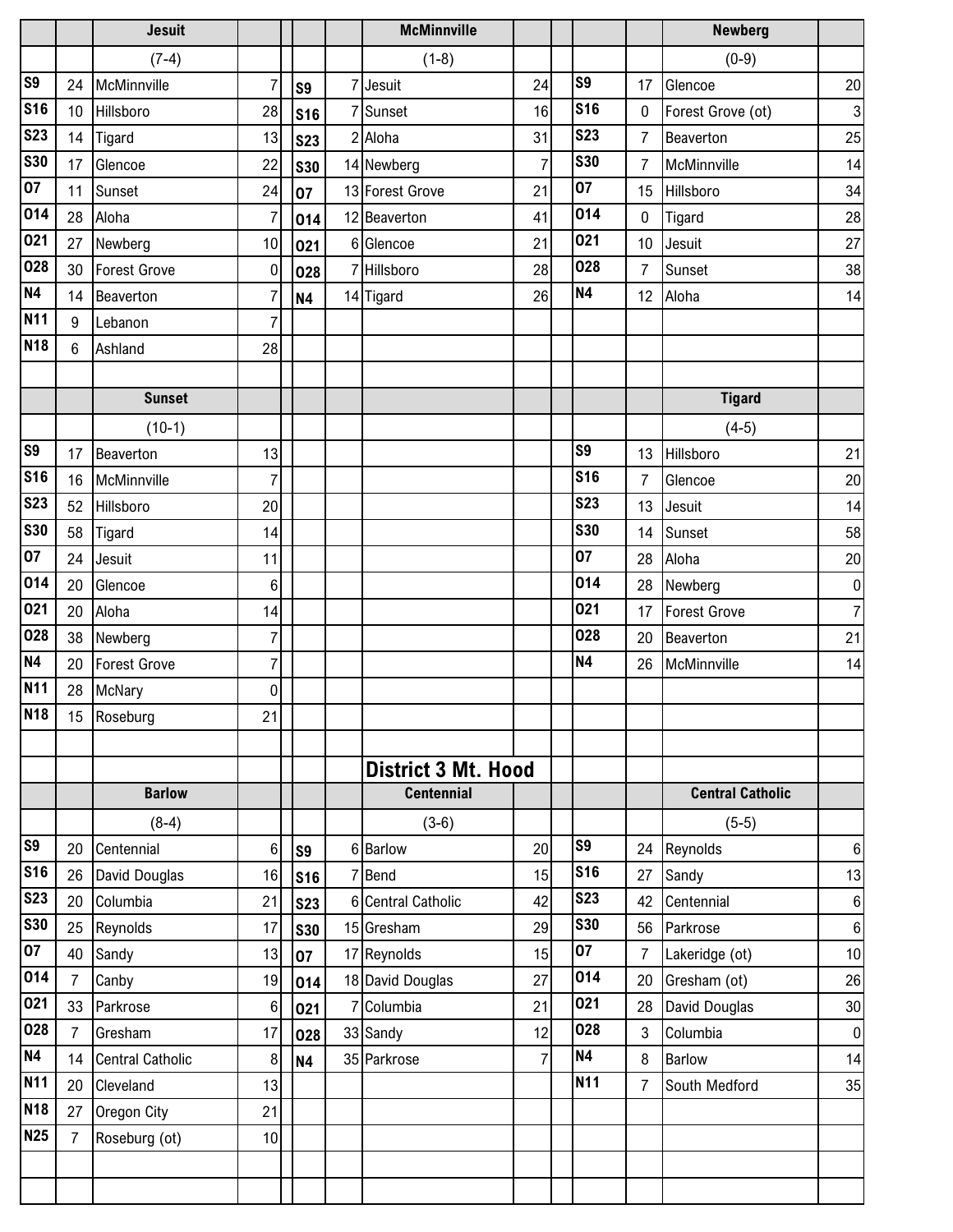|            |                | Columbia                |                 |                 |    | <b>David Douglas</b>           |        |                |    | Gresham                 |                 |
|------------|----------------|-------------------------|-----------------|-----------------|----|--------------------------------|--------|----------------|----|-------------------------|-----------------|
|            |                |                         |                 |                 |    | $(7-4)$                        |        |                |    | $(12-1)$                |                 |
| S9         | $\overline{7}$ | Gresham                 | 27              | S <sub>9</sub>  |    | 6 Bend                         | 13     | S <sub>9</sub> | 27 | Columbia                | 7 <sup>1</sup>  |
| <b>S16</b> | 28             | Reynolds                | 6               | <b>S16</b>      |    | 16 Barlow                      | 26     | <b>S16</b>     | 35 | Parkrose                | 0               |
| <b>S23</b> | 21             | <b>Barlow</b>           | 20              | <b>S23</b>      |    | 41 Parkrose                    | 6      | <b>S23</b>     | 20 | Oregon City             | 17 <sub>l</sub> |
| <b>S30</b> | 7              | Lake Oswego             | 14              | <b>S30</b>      |    | 41 Sandy                       | 10     | <b>S30</b>     | 29 | Centennial              | 15              |
| 07         | 35             | Parkrose                | 14              | 07              |    | Gresham                        | 21     | 07             | 21 | David Douglas           | 7 <sup>1</sup>  |
| 014        | 14             | Sandy                   | 14              | 014             | 27 | Centennial                     | 18     | 014            | 26 | Central Catholic (ot)   | 20              |
| 021        | 21             | Centyrnnial             | $\overline{7}$  | 021             |    | 30 Central Catholic            | 28     | 021            | 27 | Reynolds                | 6               |
| 028        | 0              | <b>Central Catholic</b> | 3               | 028             |    | 20 Reynolds                    | 13     | 028            | 17 | <b>Barlow</b>           | 7 <sup>1</sup>  |
| <b>N4</b>  | 6              | David Douglas           | 27              | <b>N4</b>       |    | 27 Columbia                    | 6      | <b>N4</b>      | 33 | Sandy                   | $\overline{0}$  |
|            |                |                         |                 | N <sub>11</sub> |    | 28 Wilson                      | 27     | <b>N11</b>     | 14 | <b>Grants Pass</b>      | 11              |
|            |                |                         |                 | N <sub>18</sub> |    | 16 Redmond                     | 27     | <b>N18</b>     | 28 | Sprague                 | 12              |
|            |                |                         |                 |                 |    |                                |        | <b>N25</b>     | 28 | Hillsboro               | 7               |
|            |                |                         |                 |                 |    |                                |        | D <sub>3</sub> | 14 | Benson                  | 21              |
|            |                |                         |                 |                 |    |                                |        |                |    |                         |                 |
|            |                |                         |                 |                 |    |                                |        |                |    |                         |                 |
|            |                | <b>Parkrose</b>         |                 |                 |    | <b>Reynolds</b>                |        |                |    | <b>Sandy</b>            |                 |
|            |                | $(2-7)$                 |                 |                 |    | $(2-7)$                        |        |                |    | $(0-9)$                 |                 |
| S9         | 25             | Sandy                   | $\mathbf 0$     | S <sub>9</sub>  |    | 6 Central Catholic             | 24     | S <sub>9</sub> | 0  | Parkrose                | 25              |
| <b>S16</b> | 0              | Gresham                 | 35              | <b>S16</b>      |    | 6 Columbia                     | 28     | <b>S16</b>     | 13 | <b>Central Catholic</b> | 27              |
| <b>S23</b> | 6              | David Douglas           | 41              | <b>S23</b>      |    | 29 Sandy                       | 13     | <b>S23</b>     | 13 | Reynolds                | 29              |
| <b>S30</b> | 6              | <b>Central Catholic</b> | 56              | <b>S30</b>      |    | 17 Barlow                      | 25     | <b>S30</b>     | 10 | David Douglas           | 41              |
| 07         | 14             | Columbia                | 35              | 07              |    | 15 Centennial                  | 17     | 07             | 13 | Barlow                  | 40              |
| 014        | $\Omega$       | Reynolds                | 34              | 014             |    | 34 Parkrose                    | 0      | 014            | 14 | Columbia                | 50              |
| 021        | 6              | <b>Barlow</b>           | 33              | 021             |    | 6 Gresham                      | 27     | 021            | 0  | <b>West Linn</b>        | 15              |
| 028        | 18             | Molalla                 | 9               | 028             |    | 13 David Douglas               | $20\,$ | 028            | 12 | Centennial              | 33              |
| <b>N4</b>  | $\overline{7}$ | Centennial              | 35              | <b>N4</b>       |    | 0 Milwaukie                    | 22     | <b>N4</b>      | 0  | Gresham                 | 33              |
|            |                |                         |                 |                 |    |                                |        |                |    |                         |                 |
|            |                |                         |                 |                 |    |                                |        |                |    |                         |                 |
|            |                |                         |                 |                 |    |                                |        |                |    |                         |                 |
|            |                |                         |                 |                 |    | <b>District 4 Three Rivers</b> |        |                |    |                         |                 |
|            |                | Canby                   |                 |                 |    | <b>Clackamas</b>               |        |                |    | Lake Oswego             |                 |
|            |                | $(7-3)$                 |                 |                 |    | $(3-6)$                        |        |                |    | $(3-5)$                 |                 |
| S9         | 14             | Mountain View           | $\overline{7}$  | S <sub>2</sub>  |    | 20 Molalla                     | 6      | S <sub>9</sub> | 0  | Oregon City             | 49              |
| <b>S16</b> | 33             | <b>West Linn</b>        | 13              | S9              |    | 7 Lakeridge                    | 27     | <b>S16</b>     | 26 | Milwaukie               | 23              |
| <b>S23</b> | 32             | Milwaukie               | 8               | <b>S16</b>      |    | 20 Mountain View               | 41     | <b>S23</b>     | 15 | Clackamas               | 14              |
| <b>S30</b> | 15             | Clackamas               | 19              | <b>S23</b>      |    | 14 Lake Oswego                 | 15     | <b>S30</b>     | 14 | Columbia                | 7               |
| 07<br>014  | 35             | Lake Oswego             | $6\phantom{1}6$ | <b>S30</b>      |    | 19 Canby                       | 15     | 07<br>014      | 6  | Canby                   | 35              |
|            | 19             | <b>Barlow</b>           | $\overline{7}$  | 07              |    | 16 Putnam                      | 21     | 021            | 14 | Putnam                  | 20              |
| 021        |                | Putnam                  | 0               | 014             |    | 14 Oregon City                 | 36     |                | 4  | <b>West Linn</b>        | 27              |
| 028        | 17             | Lakeridge               | 14              | 021             |    | 17 Milwaukie                   | 21     | 028            |    |                         |                 |
| <b>N4</b>  | 14             | Oregon City             | 33              | 028             |    | 22 West Linn (ot)              | 21     | <b>N4</b>      | 12 | Lakeridge               | 36              |
| N11        | 14             | Hillsboro               | 17              |                 |    |                                |        |                |    |                         |                 |
|            |                |                         |                 |                 |    |                                |        |                |    |                         |                 |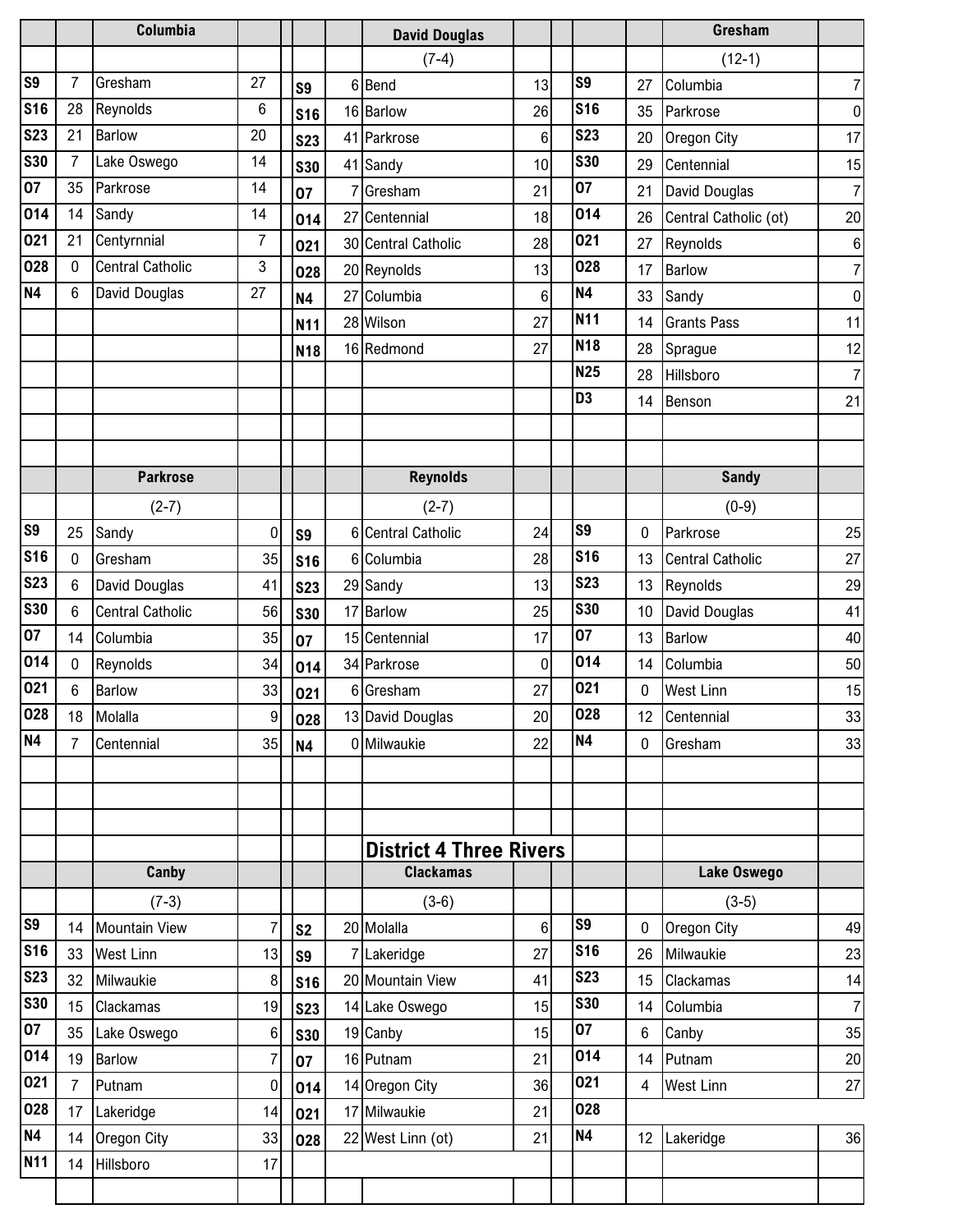|                |                 | Lakeridge            |                |                | <b>Milwaukie</b>             |                |                |                | <b>Molalla</b>       |                |
|----------------|-----------------|----------------------|----------------|----------------|------------------------------|----------------|----------------|----------------|----------------------|----------------|
|                |                 | $(7-3)$              |                |                | $(2-6)$                      |                |                |                |                      |                |
| S <sub>9</sub> | 27              | Clackamas            | $\overline{7}$ | S <sub>9</sub> | 0 West Linn                  | $\overline{7}$ | S <sub>2</sub> |                |                      |                |
| <b>S16</b>     | 14              | Putnam               | 7              | <b>S16</b>     | 23 Lake Oswego               | 26             | S9             |                | N <sub>O</sub>       |                |
| <b>S23</b>     | 14              | R. A. Long (WA)      | $\overline{7}$ | <b>S23</b>     | 8 Canby                      | 32             | <b>S16</b>     |                | <b>TEAM</b>          |                |
| <b>S30</b>     | 20              | Oregon City          | 30             | <b>S30</b>     | 6 Putnam                     | 13             | <b>S23</b>     |                |                      |                |
| 07             | 10 <sup>1</sup> | Cent. Catholic (ot)  | 7              | 07             | 0 Oregon City                | 31             | <b>S30</b>     |                |                      |                |
| 014            | 16              | <b>West Linn</b>     | 6              | 014            |                              |                | 07             |                |                      |                |
| 021            | 29              | Milwaukie            | 3              | 021            | 3 Lakeridge                  | 29             | 014            |                |                      |                |
| 028            | 14              | Canby                | 17             | 028            | 21 Clackamas                 | 17             | 021            |                |                      |                |
| <b>N4</b>      | 36              | Lake Oswego          | 12             | <b>N4</b>      | 22 Reynolds                  | $\mathbf 0$    | 028            |                |                      |                |
| N11            | $\overline{7}$  | North Salem          | 17             | N11            |                              |                | <b>N4</b>      |                |                      |                |
|                |                 |                      |                |                |                              |                |                |                |                      |                |
|                |                 |                      |                |                |                              |                |                |                |                      |                |
|                |                 | <b>Oregon City</b>   |                |                | Putnam                       |                |                |                | <b>West Linn</b>     |                |
|                |                 | $(9-2)$              |                |                | $(3-5)$                      |                |                |                | $(4-5)$              |                |
| S9             | 49              | Lake Oswego          | $\mathbf 0$    | S <sub>9</sub> | 7 Redmond                    | 20             | S <sub>2</sub> | $\overline{2}$ | Redmond              | 21             |
| <b>S16</b>     | 26              | Milwaukie            | 23             | <b>S16</b>     | 7 Lakeridge                  | 14             | S9             | 7              | Milwaukie            | 0              |
| <b>S23</b>     | 17              | Gresham              | 20             | <b>S23</b>     | <b>West Linn</b>             | 10             | <b>S16</b>     | 13             | Canby                | 33             |
| <b>S30</b>     | 30              | Lakeridge            | 20             | <b>S30</b>     | 13 Milwaukie                 | 6              | <b>S23</b>     | 10             | Putnam               | 7 <sup>1</sup> |
| 07             | 41              | <b>West Linn</b>     | 16             | 07             | 21 Clackamas                 | 16             | <b>S30</b>     | 16             | Oregon City          | 41             |
| 014            | 31              | Milwaukie            | $\mathbf 0$    | 014            | 20 Lake Oswego               | 14             | 07             | 6              | Lakeridge            | 16             |
| 021            | 36              | Clackamas            | 14             | 021            | 0 Canby                      | $\overline{7}$ | 014            | 15             | Sandy                | 0              |
| 028            | 20              | Putnam               | 12             | 028            | 12 Oregon City               | 20             | 021            | 27             | Lake Oswego          | 4              |
| <b>N4</b>      | 33              | Canby                | 14             | <b>N4</b>      |                              |                | 028            | 21             | Clackamas (ot)       | 22             |
| <b>N11</b>     | 27              | Beaverton            | 12             |                |                              |                | <b>N4</b>      |                |                      |                |
| <b>N18</b>     | 21              | <b>Barlow</b>        | 27             |                |                              |                |                |                |                      |                |
|                |                 |                      |                |                |                              |                |                |                |                      |                |
|                |                 |                      |                |                | <b>District 5 Midwestern</b> |                |                |                |                      |                |
|                |                 | <b>Churchill</b>     |                |                |                              |                |                |                | <b>Cottage Grove</b> |                |
|                |                 | $(6-4)$              |                |                |                              |                |                |                | $(3-6)$              |                |
| S <sub>9</sub> | 14              | <b>Cottage Grove</b> | 17             |                |                              |                | S9             | 17             | Churchill            | 14             |
| <b>S16</b>     | $6\phantom{a}$  | Thurston             | 10             |                |                              |                | <b>S16</b>     | 16             | Sheldon              | 13             |
| <b>S23</b>     | 6               | North Bend           | 3              |                |                              |                | <b>S23</b>     | 12             | Marshfield           | 21             |
| <b>S30</b>     | 42              | North Eugene         | 12             |                |                              |                | <b>S30</b>     | 0              | North Bend           | 33             |
| 07             | 38              | Willamette           | 12             |                |                              |                | 07             | $\overline{7}$ | Thurston             | 9              |
| 014            | 20              | Marshfield (ot)      | 21             |                |                              |                | 014            | 15             | North Eugene         | 27             |
| 021            | 26              | Springfield          | 6              |                |                              |                | 021            | 6              | South Eugene         | 20             |
| 028            | 34              | South Eugene         | 6              |                |                              |                | 028            | $\mathbf 0$    | Springfield          | 13             |
| <b>N4</b>      | 23              | Sheldon              | 14             |                |                              |                | <b>N4</b>      | 13             | Willamette           | 12             |
| <b>N11</b>     | $6\phantom{.0}$ | Ashland              | 41             |                |                              |                |                |                |                      |                |
|                |                 |                      |                |                |                              |                |                |                |                      |                |
|                |                 |                      |                |                |                              |                |                |                |                      |                |
|                |                 |                      |                |                |                              |                |                |                |                      |                |
|                |                 |                      |                |                |                              |                |                |                |                      |                |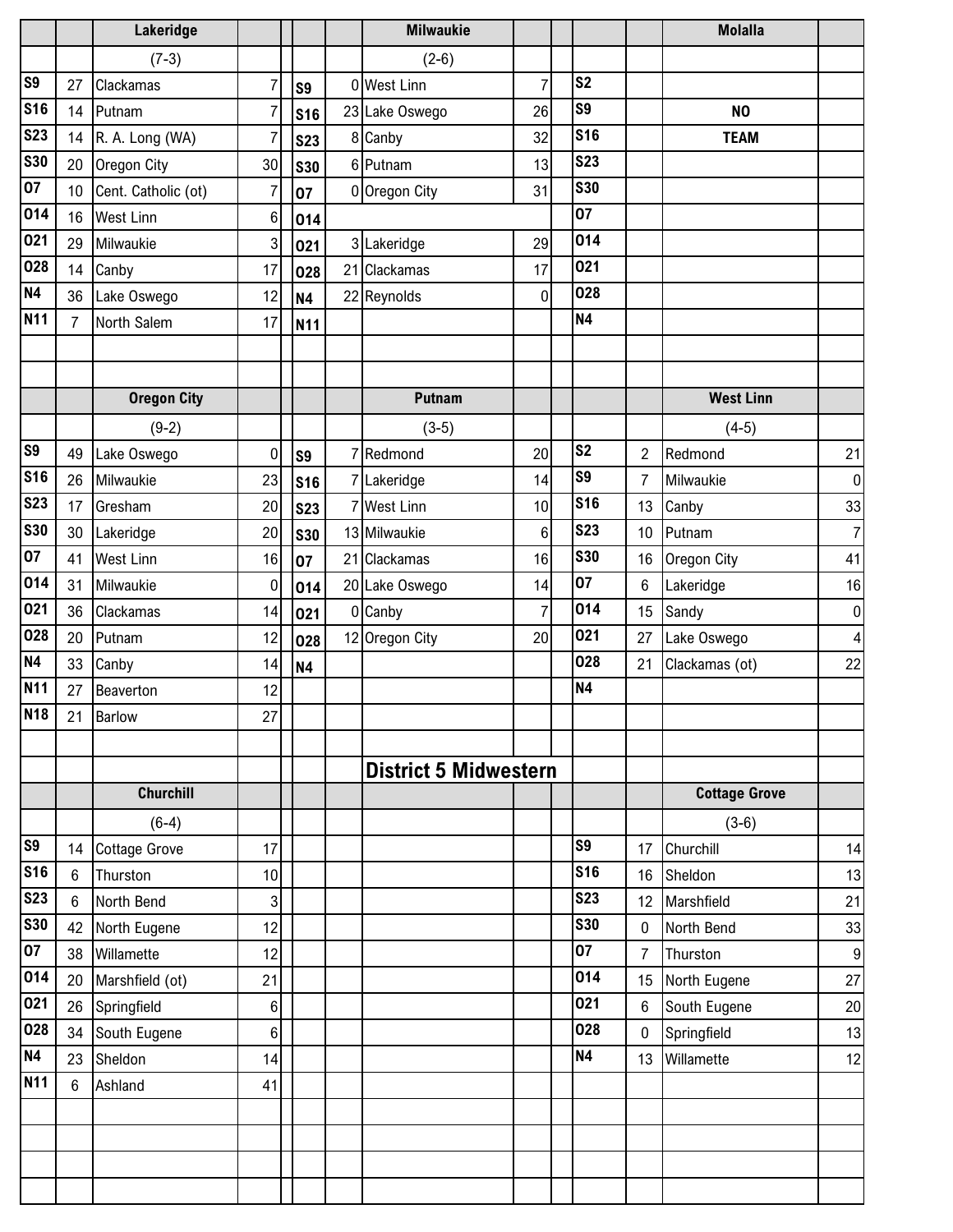|                          |                | <b>Marshfield</b>    |                 |                | <b>North Bend</b>   |                |                          |                | <b>North Eugene</b>  |                |
|--------------------------|----------------|----------------------|-----------------|----------------|---------------------|----------------|--------------------------|----------------|----------------------|----------------|
|                          |                | $(8-2)$              |                 |                | $(5-4)$             |                |                          |                | $(4-5)$              |                |
| S <sub>9</sub>           | 29             | Willamette           | 7               | S <sub>9</sub> | 19 Thurston         | 40             | S9                       | 37             | Willamette           | 14             |
| <b>S16</b>               | 26             | North Eugene         | 25              | <b>S16</b>     | 26 South Eugene     | $6\phantom{.}$ | <b>S16</b>               | 25             | Marshfield           | 26             |
| <b>S23</b>               | 31             | <b>Cottage Grove</b> | 12              | <b>S23</b>     | 3 Churchill         | $6\phantom{.}$ | <b>S23</b>               | 0              | Springfield          | 35             |
| <b>S30</b>               | $\overline{7}$ | Springfield          | $\mathbf 0$     | <b>S30</b>     | 33 Cottage Grove    | 0              | <b>S30</b>               | 12             | Churchill            | 42             |
| 07                       | 35             | South Eugene         | $\mathbf 0$     | 07             | 42 North Eugene     | 21             | 07                       | 21             | North Bend           | 42             |
| 014                      | 21             | Churchill (ot)       | 20              | 014            | 21 Springfield      | 24             | 014                      | 27             | <b>Cottage Grove</b> | 15             |
| 021                      | 19             | Sheldon              | $6\phantom{1}6$ | 021            | 13 Willamette       | 12             | 021                      | 13             | Thurston             | 26             |
| 028                      | 20             | Thurston             | 25              | 028            | 29 Sheldon          | 8              | 028                      | 34             | Willamette           | 14             |
| <b>N4</b>                | 33             | North Bend           | 12              | <b>N4</b>      | 12 Marshfield       | 33             | <b>N4</b>                | 24             | South Eugene         | 14             |
| N11                      | 13             | Roseburg             | 23              |                |                     |                |                          |                |                      |                |
|                          |                |                      |                 |                |                     |                |                          |                |                      |                |
|                          |                |                      |                 |                |                     |                |                          |                |                      |                |
|                          |                | <b>Sheldon</b>       |                 |                | <b>South Eugene</b> |                |                          |                | <b>Springfield</b>   |                |
|                          |                | $(2-7)$              |                 |                | $(1-8)$             |                |                          |                | $(6-4)$              |                |
| S9                       | 14             | North Eugene         | 37              | S <sub>9</sub> | 6 Springfield       | 28             | S9                       | 28             | South Eugene         | 6 <sup>1</sup> |
| <b>S16</b>               | 13             | <b>Cottage Grove</b> | 16              | <b>S16</b>     | 6 North Bend        | 26             | <b>S16</b>               | 13             | Willamette           | 15             |
| <b>S23</b>               | 12             | Thurston             | 22              | <b>S23</b>     | 22 Willamette       | 26             | <b>S23</b>               | 35             | North Eugene         | $\overline{0}$ |
| <b>S30</b>               | 26             | Willamette           | 18              | <b>S30</b>     | 13 Thurston         | 16             | <b>S30</b>               | 0              | Marshfield           | 7 <sup>1</sup> |
| 07                       | 27             | Springfield (3 ot)   | 28              | 07             | 0 Marshfield        | 35             | 07                       | 28             | Sheldon (3 ot)       | 27             |
| 014                      | 14             | South Eugene         | $6\phantom{a}$  | 014            | 6 Sheldon           | 14             | 014                      | 24             | North Bend           | 21             |
| 021                      | 6              | Marshfield           | 19              | 021            | 20 Cottage Grove    | 6              | 021                      | 6              | Churchill            | 26             |
| 028                      | 8              | North Bend           | 29              | 028            | 6 Churchill         | 34             | 028                      | 13             | <b>Cottage Grove</b> | $\overline{0}$ |
| <b>N4</b>                | 14             | Churchill            | 23              | <b>N4</b>      | 14 North Eugene     | 24             | <b>N4</b>                | 10             | Thurston             | $\overline{0}$ |
| <b>N11</b>               |                |                      |                 | N11            |                     |                | <b>N11</b>               | 8              | Benson               | 20             |
|                          |                |                      |                 |                |                     |                |                          |                |                      |                |
|                          |                |                      |                 |                |                     |                |                          |                |                      |                |
|                          |                | <b>Thurston</b>      |                 |                |                     |                |                          |                | Willamette           |                |
|                          |                | $(9-2)$              |                 |                |                     |                |                          |                | $(2-7)$              |                |
| S <sub>9</sub>           | 40             | North Bend           | 19              |                |                     |                | S9                       | $\overline{7}$ | Marshfield           | 29             |
| <b>S16</b>               | 10             | Churchill            | 6               |                |                     |                | <b>S16</b>               | 15             | Springfield          | 13             |
| <b>S23</b><br><b>S30</b> | 22             | Sheldon              | 12              |                |                     |                | <b>S23</b><br><b>S30</b> | 26             | South Eugene         | 22             |
|                          | 16             | South Eugene         | 13              |                |                     |                |                          | 18             | Sheldon              | 26             |
| 07                       | 9              | <b>Cottage Grove</b> | $\overline{7}$  |                |                     |                | 07<br>014                | 12             | Churchill            | 38             |
| 014                      | 13             | Willamette (ot)      | $\overline{7}$  |                |                     |                | 021                      | $\overline{7}$ | Thurston (ot)        | 13             |
| 021<br>028               | 26             | North Eugene         | 13              |                |                     |                | 028                      | 12             | North Bend           | 13             |
|                          | 25             | Marshfield           | 20              |                |                     |                | <b>N4</b>                | 14             | North Eugene         | 34             |
| N4<br><b>N11</b>         | $\mathbf 0$    | Springfield          | 10              |                |                     |                |                          | 12             | <b>Cottage Grove</b> | 13             |
| N18                      | 15             | Madison              | $\overline{c}$  |                |                     |                |                          |                |                      |                |
|                          | 9              | Hillsboro (ot)       | 12              |                |                     |                |                          |                |                      |                |
|                          |                |                      |                 |                |                     |                |                          |                |                      |                |
|                          |                |                      |                 |                |                     |                |                          |                |                      |                |
|                          |                |                      |                 |                |                     |                |                          |                |                      |                |
|                          |                |                      |                 |                |                     |                |                          |                |                      |                |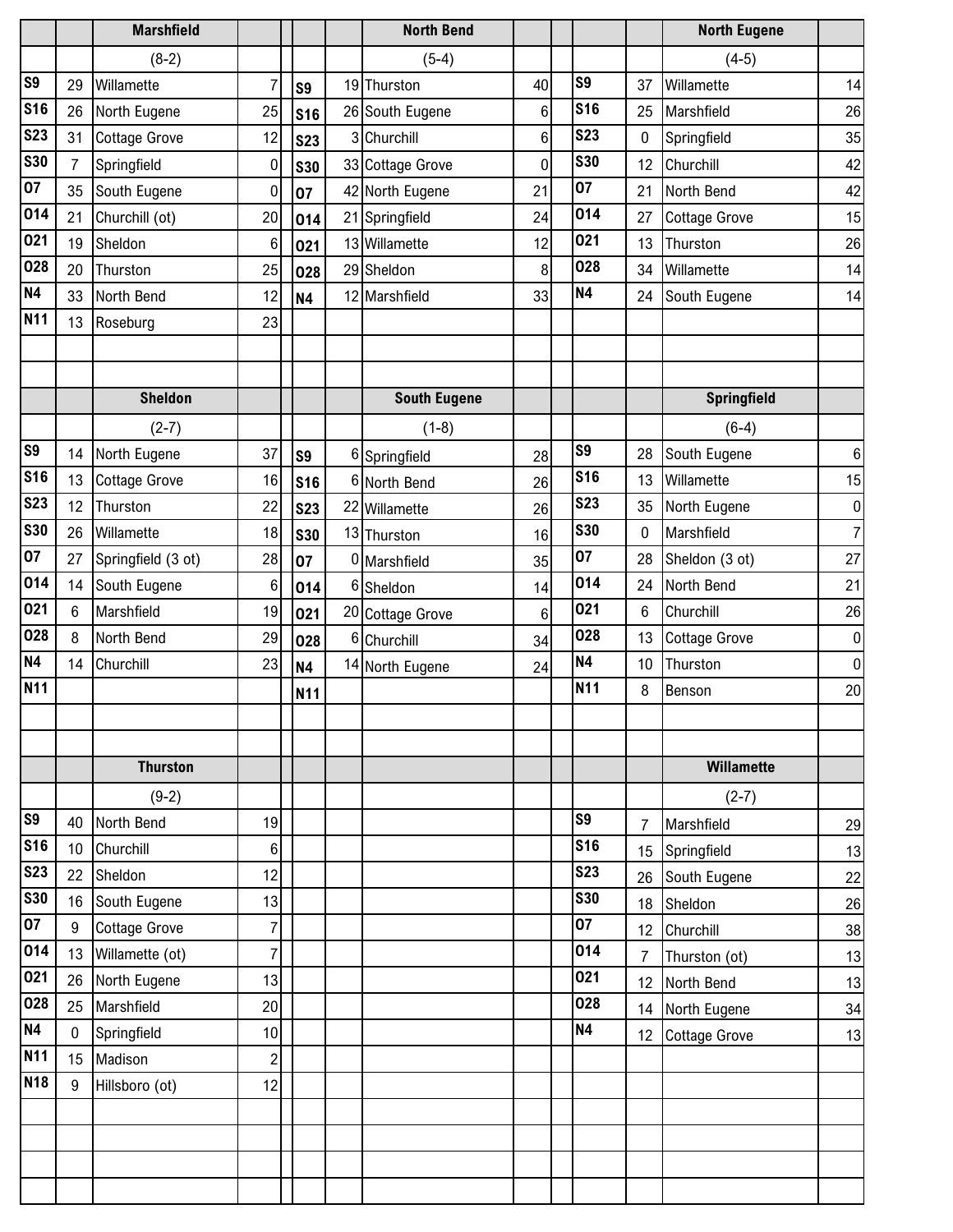|            |                |                      |                |                | <b>District 6 Southern Oregon</b> |                |                |                |                      |                  |
|------------|----------------|----------------------|----------------|----------------|-----------------------------------|----------------|----------------|----------------|----------------------|------------------|
|            |                | <b>Ashland</b>       |                |                |                                   |                |                |                | <b>Crater</b>        |                  |
|            |                | $(10-2)$             |                |                |                                   |                |                |                | $(2-7)$              |                  |
| S9         | 34             | Mazama               | 19             |                |                                   |                | S <sub>9</sub> | 0              | <b>Hidden Valley</b> | 7 <sup>1</sup>   |
| <b>S16</b> | 9              | Roseburg             | $\overline{7}$ |                |                                   |                | <b>S16</b>     | 0              | South Medford        | 20               |
| <b>S23</b> | 26             | Klamath Union        | $\overline{7}$ |                |                                   |                | <b>S23</b>     | 16             | Roseburg             | 21               |
| <b>S30</b> | 35             | North Medford        | 22             |                |                                   |                | <b>S30</b>     | 20             | Mazama               | 22               |
| 07         | 40             | Crater               | 0              |                |                                   |                | 07             | 0              | Ashland              | 40               |
| 014        | 32             | <b>Grants Pass</b>   | 8              |                |                                   |                | 014            | 12             | North Medford        | 20               |
| 021        | 14             | South Medford        | 41             |                |                                   |                | 021            | 35             | <b>Klamath Union</b> | 21               |
| 028        | 43             | Eagle Point          | 20             |                |                                   |                | 028            | 12             | <b>Grants Pass</b>   | 27               |
| <b>N4</b>  | 28             | <b>Hidden Valley</b> | 14             |                |                                   |                | <b>N4</b>      | 27             | Eagle Point          | 15               |
| N11        | 41             | Churchill            | 6              |                |                                   |                |                |                |                      |                  |
| <b>N18</b> | 28             | Jesuit               | 6              |                |                                   |                |                |                |                      |                  |
| N25        | 20             | Redmond              | 32             |                |                                   |                |                |                |                      |                  |
|            |                |                      |                |                |                                   |                |                |                |                      |                  |
|            |                |                      |                |                |                                   |                |                |                |                      |                  |
|            |                | <b>Eagle Point</b>   |                |                | <b>Grants Pass</b>                |                |                |                | <b>Hidden Valley</b> |                  |
|            |                | $(3-6)$              |                |                | $(6-4)$                           |                |                |                | $(1-8)$              |                  |
| S9         | 0              | Roseburg             | 17             | S <sub>9</sub> | 12 South Medford                  | 28             | S <sub>9</sub> | $\overline{7}$ | Crater               | $\overline{0}$   |
| <b>S16</b> | 20             | North Medford        | $\overline{7}$ | <b>S16</b>     | 28 Hidden Valley                  | 7              | <b>S16</b>     | $\overline{7}$ | <b>Grants Pass</b>   | 28               |
| <b>S23</b> | 14             | <b>Grants Pass</b>   | 35             | <b>S23</b>     | 35 Eagle Point                    | 14             | <b>S23</b>     | 14             | South Medford        | 46               |
| <b>S30</b> | $\overline{7}$ | <b>Hidden Valley</b> | $\mathbf 0$    | <b>S30</b>     | 34 Klamath Union                  | 14             | <b>S30</b>     | 0              | Eagle Point          | 7 <sup>1</sup>   |
| 07         | 13             | Klamath Union        | 8              | 07             | 13 Roseburg (ot)                  | 16             | 07             | 12             | North Medford        | 40               |
| 014        | 14             | South Medford        | 28             | 014            | 8 Ashland                         | 34             | 014            | 12             | Klamath Union        | 21               |
| 021        | $\overline{7}$ | Mazama               | 19             | 021            | 42 North Medford                  | 21             | 021            | 0              | Roseburg             | 30               |
| 028        | 20             | Ashland              | 43             | 028            | 27 Crater                         | 12             | 028            | 14             | Mazama               | $20\overline{)}$ |
| <b>N4</b>  | 15             | Crater               | 27             | <b>N4</b>      | 31 Mazama                         | $\overline{7}$ | <b>N4</b>      | 14             | Ashland              | 28               |
|            |                |                      |                | N11            | 11 Gresham                        | 14             | <b>N11</b>     |                |                      |                  |
|            |                |                      |                |                |                                   |                |                |                |                      |                  |
|            |                |                      |                |                |                                   |                |                |                |                      |                  |
|            |                | <b>Klamath Union</b> |                |                | <b>Mazama</b>                     |                |                |                | <b>North Medford</b> |                  |
|            |                | $(1-8)$              |                |                | $(5-4)$                           |                |                |                | $(3-6)$              |                  |
| S9         | 8              | North Medford        | 31             | S9             | 19 Ashland                        | 37             | S <sub>9</sub> | 31             | Klamath Union        | 8                |
| <b>S16</b> | 7              | Mazama               | 13             | <b>S16</b>     | 13 Klamath Union                  | 7              | <b>S16</b>     | 7              | Eagle Point          | 20               |
| <b>S23</b> | 7              | Ashland              | 26             | <b>S23</b>     | 14 North Medford                  | $\overline{7}$ | <b>S23</b>     | 7              | Mazama               | 14               |
| <b>S30</b> | 14             | <b>Grants Pass</b>   | 34             | <b>S30</b>     | 22 Crater                         | 20             | <b>S30</b>     | 22             | Ashland              | 35               |
| 07         | 8              | Eagle Point          | 13             | 07             | 0 South Medford                   | 42             | 07             | 40             | <b>Hidden Valley</b> | 12               |
| 014        | 21             | <b>Hidden Valley</b> | 12             | 014            | 13 Roseburg                       | 23             | 014            | 20             | Crater               | 12               |
| 021        | 21             | Crater               | 35             | 021            | 19 Eagle Point                    | 7              | 021            | 21             | <b>Grants Pass</b>   | 42               |
| 028        | 3              | Roseburg             | 35             | 028            | 20 Hidden Valley                  | 14             | 028            | 12             | South Medford        | 27               |
| <b>N4</b>  | 10             | South Medford        | 49             | <b>N4</b>      | <b>Grants Pass</b>                | 31             | <b>N4</b>      | 21             | Roseburg             | 27               |
|            |                |                      |                |                |                                   |                |                |                |                      |                  |
|            |                |                      |                |                |                                   |                |                |                |                      |                  |
|            |                |                      |                |                |                                   |                |                |                |                      |                  |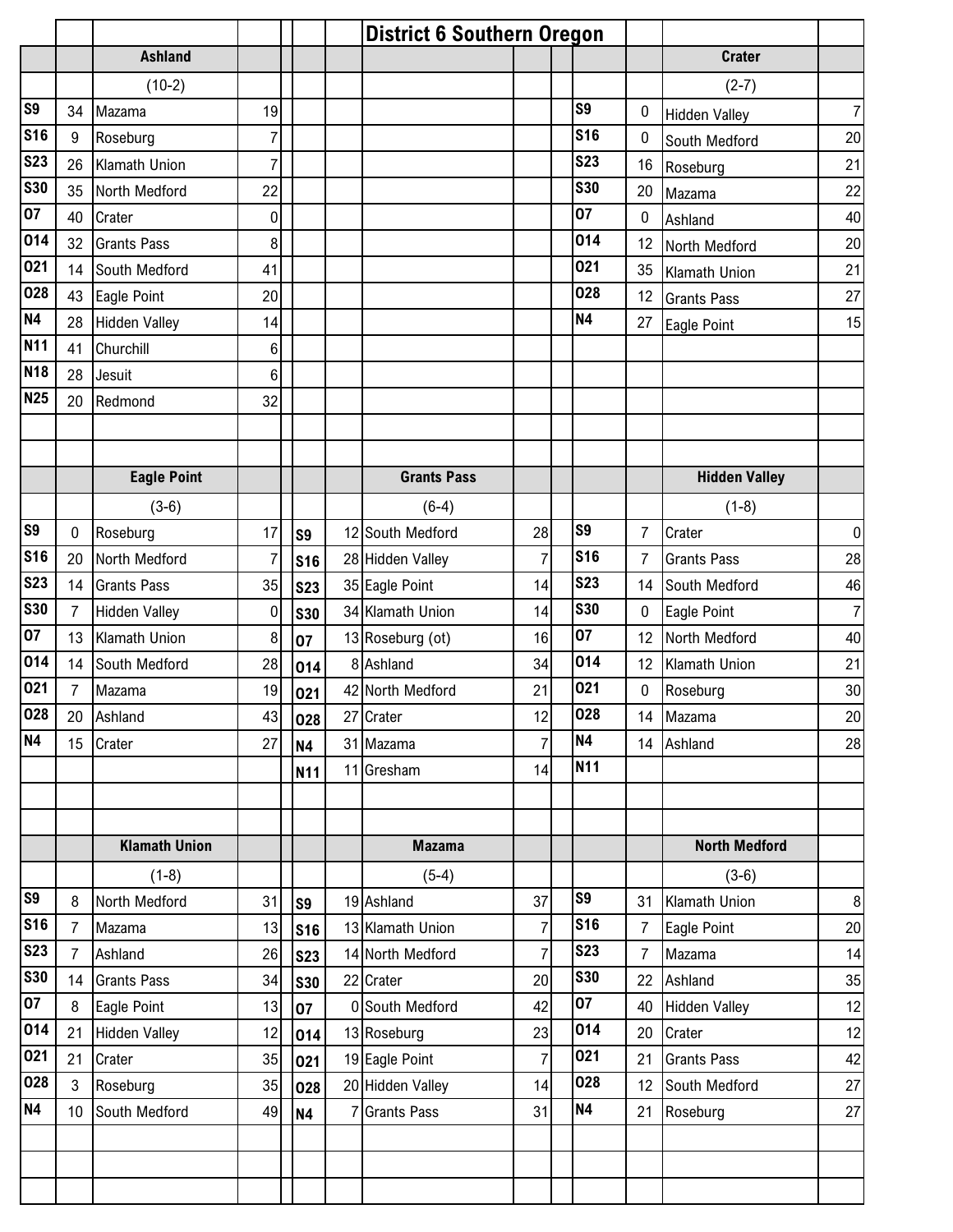|                |                | <b>Roseburg</b>          |                |                |                       |                |                |                | <b>South Medford</b>    |                  |
|----------------|----------------|--------------------------|----------------|----------------|-----------------------|----------------|----------------|----------------|-------------------------|------------------|
|                |                | $(11-3)$                 |                |                |                       |                |                |                | $(11-1)$                |                  |
| S <sub>9</sub> | 17             | Eagle Point              | 0              |                |                       |                | S <sub>9</sub> | 28             | <b>Grants Pass</b>      | 12               |
| <b>S16</b>     | $\overline{7}$ | Ashland                  | 9              |                |                       |                | <b>S16</b>     | 20             | Crater                  | $\boldsymbol{0}$ |
| <b>S23</b>     | 21             | Crater                   | 16             |                |                       |                | <b>S23</b>     | 46             | <b>Hidden Valley</b>    | 14               |
| <b>S30</b>     | $\overline{7}$ | South Medford            | 41             |                |                       |                | <b>S30</b>     | 41             | Roseburg                | 7                |
| 07             | 16             | Grants Pass (ot)         | 13             |                |                       |                | 07             | 42             | Mazama                  | $\mathbf 0$      |
| 014            | 23             | Mazama                   | 13             |                |                       |                | 014            | 28             | Eagle Point             | 14               |
| 021            | 30             | <b>Hidden Valley</b>     | 0              |                |                       |                | 021            | 41             | Ashland                 | 14               |
| 028            | 35             | Klamath Union            | 3              |                |                       |                | 028            | 27             | North Medford           | 12               |
| <b>N4</b>      | 27             | North Medford            | 21             |                |                       |                | <b>N4</b>      | 49             | <b>Klamath Union</b>    | 10               |
| <b>N11</b>     | 23             | Marshfield               | 13             |                |                       |                | <b>N11</b>     | 35             | <b>Central Catholic</b> | $\overline{7}$   |
| <b>N18</b>     | 21             | Sunset                   | 15             |                |                       |                | <b>N18</b>     | 34             | Glencoe                 | 14               |
| <b>N25</b>     | 10             | Barlow (ot)              | $\overline{7}$ |                |                       |                | <b>N25</b>     | $\overline{7}$ | Benson                  | 12               |
| D <sub>3</sub> | 35             | Redmond                  | 27             |                |                       |                |                |                |                         |                  |
| <b>D10</b>     | 15             | Benson                   | 35             |                |                       |                |                |                |                         |                  |
|                |                |                          |                |                |                       |                |                |                |                         |                  |
|                |                |                          |                |                |                       |                |                |                |                         |                  |
|                |                |                          |                |                | <b>District 7 IMC</b> |                |                |                |                         |                  |
|                |                | <b>Bend</b>              |                |                |                       |                |                |                | <b>Crook County</b>     |                  |
|                |                | $(6-3)$                  |                |                |                       |                |                |                | $(7-3)$                 |                  |
| S <sub>9</sub> | 13             | David Douglas            | 6              |                |                       |                | S <sub>9</sub> | 21             | North Valley            | 11               |
| <b>S16</b>     | 15             | Centennial               | $\overline{7}$ |                |                       |                | <b>S16</b>     | 28             | <b>Madras</b>           | 12               |
| <b>S23</b>     | 23             | La Grande (ot)           | DT) 20         |                |                       |                | <b>S23</b>     | 20             | Hermiston (ot)          | 14               |
| <b>S30</b>     | 18             | <b>Crook County</b>      | 21             |                |                       |                | <b>S30</b>     | 21             | <b>Bend</b>             | 18               |
| 07             | 33             | Pendleton                | 17             |                |                       |                | 07             | 12             | La Grande               | $27\,$           |
| 014            |                | 26 Capital (ID)          | 21             |                |                       |                | 014            |                | 18 Pendleton            | 13               |
| 021            | 28             | Hermiston                | 14             |                |                       |                | 021            | 19             | <b>Mountain View</b>    | 36               |
| 028            | $\overline{7}$ | Redmond                  | 34             |                |                       |                | 028            | 26             | <b>Dallas</b>           | 11               |
| N4             | $6\phantom{.}$ | <b>Mountain View</b>     | 21             |                |                       |                | N4             | 25             | Redmond                 | 21               |
|                |                |                          |                |                |                       |                | <b>N11</b>     | $\overline{7}$ | Glencoe                 | 42               |
|                |                |                          |                |                |                       |                |                |                |                         |                  |
|                |                |                          |                |                |                       |                |                |                |                         |                  |
|                |                | <b>Hermiston</b>         |                |                | La Grande             |                |                |                | <b>Mountain View</b>    |                  |
|                |                | $(4-5)$                  |                |                | $(3-6)$               |                |                |                | $(7-3)$                 |                  |
| <b>S9</b>      | 21             | The Dalles               | 10             | S <sub>2</sub> | 12 Nampa (ID)         | 30             | S <sub>9</sub> | $\overline{7}$ | Canby                   | 14               |
| <b>S16</b>     | 20             | <b>Hood River Valley</b> | 12             | S9             | 8 Baker               | 14             | <b>S16</b>     | 41             | Clackamas               | 20               |
| <b>S23</b>     | 14             | Crook County (ot)        | 20             | <b>S16</b>     | 19 Ontario            | 14             | <b>S23</b>     | 33             | Hudson's Bay (WA)       | $27\,$           |
| <b>S30</b>     | 14             | <b>Mountain View</b>     | 34             | <b>S23</b>     | 20 Bend (ot)          | 23             | <b>S30</b>     | 34             | Hermiston               | 14               |
| 07             | 48             | Sunnyside (WA)           | $\overline{7}$ | <b>S30</b>     | 14 Redmond            | 31             | 07             | 28             | Redmond (2 ot)          | 35               |
| 014            | $6\phantom{.}$ | Redmond                  | 42             | 07             | 27 Crook County       | 12             | 014            | 36             | La Grande               | 27               |
| 021            | 14             | Bend                     | 28             | 014            | 27 Mountain View      | 36             | 021            | 36             | <b>Crook County</b>     | 19               |
| 028            | 24             | La Grande                | 14             | 021            | 21 Pendleton          | $6\phantom{.}$ | 028            | 20             | Pendleton               | 14               |
| N <sub>4</sub> | 6              | Pendleton                | 16             | 028            | 14 Hermiston          | 24             | N4             | 21             | Bend                    | $6 \mid$         |
|                |                |                          |                |                |                       |                | <b>N11</b>     | 13             | Sprague                 | 18               |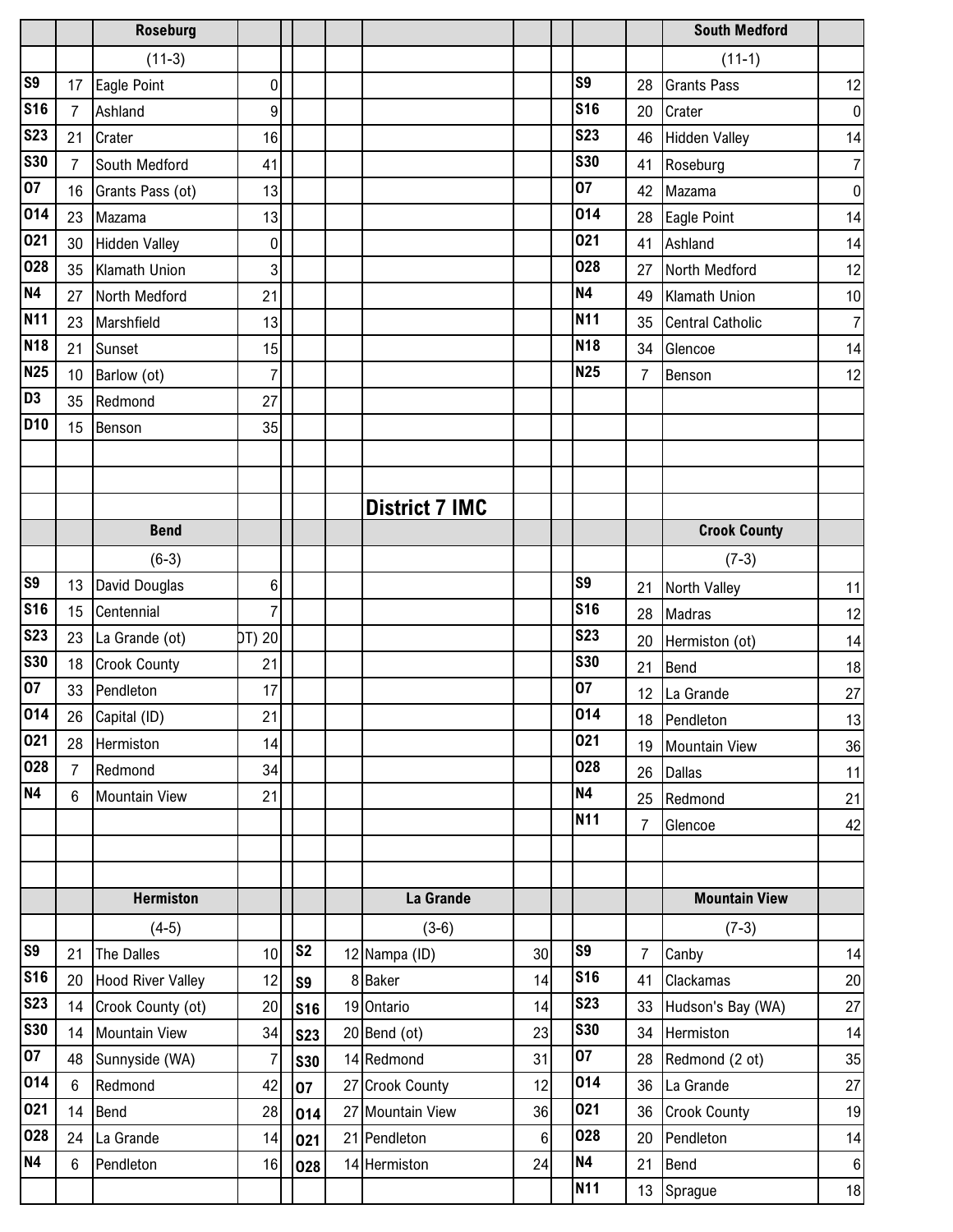|                |                | <b>Pendleton</b>       |                  |            |                          |    |                 |                 | <b>Redmond</b>         |                  |
|----------------|----------------|------------------------|------------------|------------|--------------------------|----|-----------------|-----------------|------------------------|------------------|
|                |                | $(2-7)$                |                  |            |                          |    |                 |                 | $(11-2)$               |                  |
| S <sub>9</sub> | 56             | Molalla                | 6                |            |                          |    | S <sub>2</sub>  | 21              | <b>West Linn</b>       | $\boldsymbol{2}$ |
| <b>S16</b>     | $6\phantom{.}$ | The Dalles             | $\overline{7}$   |            |                          |    | S9              | 20              | Putnam                 | 3                |
| <b>S23</b>     | 6              | Redmond                | 33               |            |                          |    | <b>S16</b>      | 33              | Pendleton              | 6                |
| <b>S30</b>     | 9              | Caldwell (ID)          | 13               |            |                          |    | <b>S23</b>      | 31              | La Grande              | 14               |
| 07             | 17             | <b>Bend</b>            | 33               |            |                          |    | <b>S30</b>      | 35              | Mt. View (2 ot)        | 28               |
| 014            | 13             | <b>Crook County</b>    | 18               |            |                          |    | 07              | 42              | Hermiston              | 6                |
| 021            | $6\phantom{a}$ | La Grande              | 21               |            |                          |    | 014             | 36              | North Valley           | 6                |
| 028            | 14             | Mountain View          | 20               |            |                          |    | 021             | 34              | Bend                   | $\overline{7}$   |
| <b>N4</b>      | 16             | Hermiston              | 6                |            |                          |    | 028             | 21              | <b>Crook County</b>    | 25               |
|                |                |                        |                  |            |                          |    | <b>N4</b>       | 24              | <b>West Linn</b>       | 18               |
|                |                |                        |                  |            |                          |    | N <sub>11</sub> | 27              | David Douglas          | 16               |
|                |                |                        |                  |            |                          |    | <b>N18</b>      | 32              | Ashland                | $20\,$           |
|                |                |                        |                  |            |                          |    | <b>N25</b>      | 27              | Roseburg               | 35               |
|                |                |                        |                  |            |                          |    |                 |                 |                        |                  |
|                |                |                        |                  |            |                          |    |                 |                 |                        |                  |
|                |                |                        |                  |            | <b>District 8 Valley</b> |    |                 |                 |                        |                  |
|                |                | <b>Corvallis</b>       |                  |            |                          |    |                 |                 | <b>Crescent Valley</b> |                  |
|                |                | $(5-4)$                |                  |            |                          |    |                 |                 | $(0-9)$                |                  |
| S <sub>9</sub> | 9              | North Salem            | 30               |            |                          |    | S9              | 3               | Sprague                | 18               |
| <b>S16</b>     | 20             | South Salem            | $\overline{7}$   |            |                          |    | <b>S16</b>      | 7               | North Salem            | 54               |
| <b>S23</b>     | 36             | McKay                  | 23               |            |                          |    | <b>S23</b>      | 0               | McNary                 | 32               |
| <b>S30</b>     | 18             | South Albany           | 14               |            |                          |    | <b>S30</b>      | 15              | <b>West Albany</b>     | 21               |
| 07             | 12             | Sprague                | 19               |            |                          |    | 07              | $\pmb{0}$       | Lebanon                | 33               |
| 014            |                | 29 Crescent Valley     | 14               |            |                          |    | 014             | 14              | Corvallis              | 29               |
| 021            | 8              | McNary                 | 17               |            |                          |    | 021             | 10 <sup>1</sup> | South Salem            | 33               |
| 028            | 14             | <b>West Albany</b>     | 41               |            |                          |    | 028             | 21              | McKay                  | 42               |
| <b>N4</b>      | 13             | Lebanon                | 12               |            |                          |    | <b>N4</b>       | $\overline{7}$  | South Albany           | 41               |
|                |                |                        |                  |            |                          |    |                 |                 |                        |                  |
|                |                |                        |                  |            |                          |    |                 |                 |                        |                  |
|                |                | Lebanon                |                  |            | <b>McKay</b>             |    |                 |                 | <b>McNary</b>          |                  |
|                |                | $(8-2)$                |                  |            | $(1-8)$                  |    |                 |                 | $(6-4)$                |                  |
| S <sub>9</sub> | 27             | South Salem            | 0                | S9         | 20 West Albany           | 46 | S <sub>9</sub>  | 28              | South Albany           | $\pmb{0}$        |
| <b>S16</b>     | 59             | McKay                  | $\overline{7}$   | <b>S16</b> | 7 Lebanon                | 59 | <b>S16</b>      | 6               | Sprague                | $27\,$           |
| <b>S23</b>     | 28             | South Albany           | 3                | <b>S23</b> | 23 Corvallis             | 36 | <b>S23</b>      | 32              | <b>Crescent Valley</b> | $\overline{0}$   |
| <b>S30</b>     | 35             | Sprague                | 14               | <b>S30</b> | 35 South Salem           | 37 | <b>S30</b>      | $\overline{7}$  | North Salem            | 36               |
| 07             | 33             | <b>Crescent Valley</b> | $\pmb{0}$        | 07         | 0 North Salem            | 48 | 07              | 33              | <b>West Albany</b>     | $20\,$           |
| 014            | 31             | <b>McNary</b>          | 8                | 014        | 7 South Albany           | 27 | 014             | 8               | Lebanon                | 31               |
| 021            | 21             | <b>West Albany</b>     | 13               | 021        | 6 Sprague                | 42 | 021             | 17              | Corvallis              | $\, 8$           |
| 028            | 13             | North Salem            | $6\phantom{1}6$  | 028        | 42 Crescent Valley       | 21 | 028             | 32              | South Salem            | 12               |
| N4             | 12             | Corvallis              | 13               | <b>N4</b>  | 6 McNary                 | 21 | <b>N4</b>       | 21              | McKay                  | $6 \overline{6}$ |
| <b>N11</b>     | $\overline{7}$ | Jesuit                 | $\boldsymbol{9}$ |            |                          |    | <b>N11</b>      | $\mathbf 0$     | Sunset                 | 28               |
|                |                |                        |                  |            |                          |    |                 |                 |                        |                  |
|                |                |                        |                  |            |                          |    |                 |                 |                        |                  |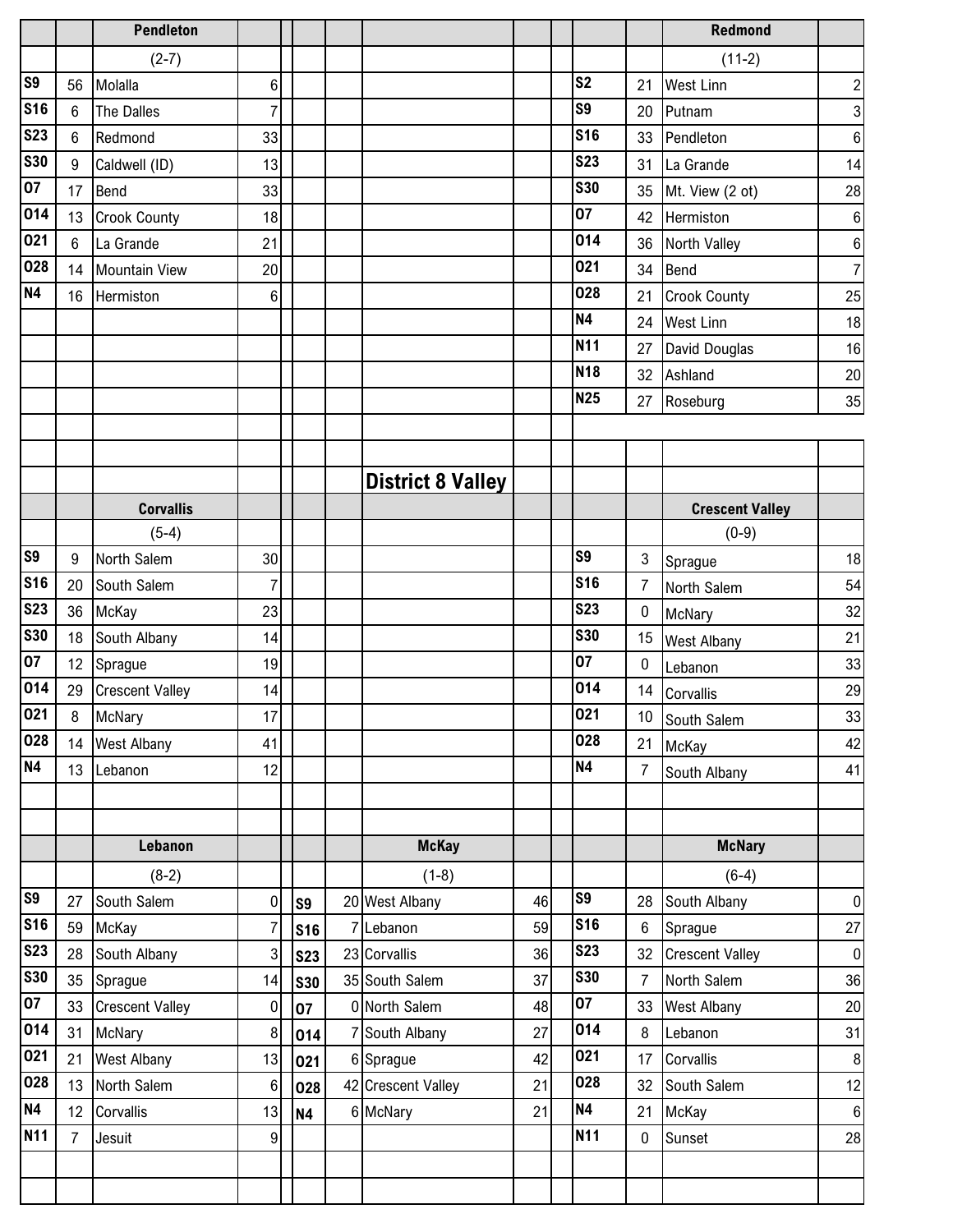|                 |                | <b>North Salem</b>     |                |                | <b>South Albany</b>                                |                |                |                | <b>South Salem</b>     |                  |
|-----------------|----------------|------------------------|----------------|----------------|----------------------------------------------------|----------------|----------------|----------------|------------------------|------------------|
|                 |                | $(9-2)$                |                |                | $(3-6)$                                            |                |                |                | $(3-6)$                |                  |
| S9              | 30             | Corvallis              | 9              | S <sub>9</sub> | 0 McNary                                           | 28             | S <sub>9</sub> | 0              | Lebanon                | 27               |
| <b>S16</b>      | 54             | <b>Crescent Valley</b> | $\overline{7}$ | <b>S16</b>     | 12 West Albany                                     | 6              | <b>S16</b>     | $\overline{7}$ | Corvallis              | 20               |
| <b>S23</b>      | 37             | South Salem            | 14             | <b>S23</b>     | 3 Lebanon                                          | 28             | <b>S23</b>     | 14             | North Salem            | 37               |
| <b>S30</b>      | 36             | McNary                 | $\overline{7}$ | <b>S30</b>     | 14 Corvallis                                       | 18             | <b>S30</b>     | 37             | McKay                  | 35               |
| 07              | 48             | McKay                  | $\mathbf 0$    | 07             | 0 South Salem                                      | 14             | 07             | 14             | South Albany           | $\boldsymbol{0}$ |
| 014             | 12             | <b>West Albany</b>     | $\overline{7}$ | 014            | 27 McKay                                           | $\overline{7}$ | 014            | 6              | Sprague                | 28               |
| 021             | 40             | South Albany           | $\mathbf 0$    | 021            | 0 North Salem                                      | 40             | 021            | 33             | <b>Crescent Valley</b> | 10               |
| 028             | 6              | Lebanon                | 13             | 028            | 22 Sprague                                         | 37             | 028            | 22             | Sprague                | 37               |
| <b>N4</b>       | 27             | Sprague                | 13             | <b>N4</b>      | 41 Crescent Valley                                 | $\overline{7}$ | <b>N4</b>      | 14             | <b>West Albany</b>     | 21               |
| <b>N11</b>      | 17             | Lakeridge              | 7              |                |                                                    |                |                |                |                        |                  |
| N <sub>18</sub> | 13             | Benson                 | 33             |                |                                                    |                |                |                |                        |                  |
|                 |                |                        |                |                |                                                    |                |                |                |                        |                  |
|                 |                |                        |                |                |                                                    |                |                |                |                        |                  |
|                 |                | <b>Sprague</b>         |                |                |                                                    |                |                |                | <b>West Albany</b>     |                  |
|                 |                | $(8-3)$                |                |                |                                                    |                |                |                | $(4-5)$                |                  |
| S <sub>9</sub>  | 18             | <b>Crescent Valley</b> | 3              |                |                                                    |                | S <sub>9</sub> | 46             | McKay                  | 20               |
| <b>S16</b>      | 27             | McNary                 | 6              |                |                                                    |                | <b>S16</b>     | 6              | South Albany           | 12               |
| <b>S23</b>      | 21             | <b>West Albany</b>     | 0              |                |                                                    |                | <b>S23</b>     | 0              | Sprague                | 21               |
| <b>S30</b>      | 14             | Lebanon                | 35             |                |                                                    |                | <b>S30</b>     | 21             | <b>Crescent Valley</b> | 15               |
| 07              | 19             | Corvallis              | 12             |                |                                                    |                | 07             | 20             | McNary                 | 33               |
| 014             | 28             | South Salem            | 6              |                |                                                    |                | 014            | $\overline{7}$ | North Salem            | 12               |
| 021             | 42             | McKay                  | 6              |                |                                                    |                | 021            | 13             | lebanon                | 21               |
| 028             | 37             | South Albany           | 22             |                |                                                    |                | 028            | 41             | Corvallis              | 14               |
| <b>N4</b>       | 13             | North Salem            | 27             |                |                                                    |                | <b>N4</b>      | 21             | South Salem            | 14               |
| <b>N11</b>      | 18             | Mountain View          | 13             |                |                                                    |                |                |                |                        |                  |
| <b>N18</b>      | 12             | Gresham                | 28             |                |                                                    |                |                |                |                        |                  |
|                 |                |                        |                |                |                                                    |                |                |                |                        |                  |
|                 |                |                        |                |                |                                                    |                |                |                |                        |                  |
|                 |                |                        |                |                | <b>1988 Class AA Football Schedules and Scores</b> |                |                |                |                        |                  |
|                 |                |                        |                |                | <b>District 1 Cowapa</b>                           |                |                |                |                        |                  |
|                 |                | <b>Astoria</b>         |                |                |                                                    |                |                |                | <b>Clatskanie</b>      |                  |
|                 |                | $(3-6)$                |                |                |                                                    |                |                |                | $(2-7)$                |                  |
| S9              | 28             | Stevenson (WA)         | 13             |                |                                                    |                | S <sub>9</sub> | $\mathbf 0$    | <b>Banks</b>           | $\overline{7}$   |
| <b>S16</b>      | 19             | Taft                   | 7              |                |                                                    |                | <b>S16</b>     | $\overline{7}$ | Castle Rock (WA)       | 25               |
| <b>S23</b>      | 12             | Scappoose              | 27             |                |                                                    |                | <b>S23</b>     | $\overline{7}$ | Seaside                | 30               |
| <b>S30</b>      | $\mathbf 0$    | Tillamook              | 41             |                |                                                    |                | <b>S30</b>     | 13             | Scappoose              | 14               |
| 07              | $\overline{7}$ | Rainier                | 31             |                |                                                    |                | 07             | $\mathbf 0$    | Tillamook              | 41               |
| 014             | $\mathbf 0$    | St. Helens             | 55             |                |                                                    |                | 014            | 22             | Rainier                | 16               |
| 021             | 16             | Estacada               | 0              |                |                                                    |                | 021            | $\overline{7}$ | St. Helens             | 52               |
| 028             | $\mathbf 0$    | Clatskanie             | 32             |                |                                                    |                | 028            | 32             | Astoria                | 0                |
| <b>N4</b>       | $\overline{7}$ | Seaside                | 33             |                |                                                    |                | <b>N4</b>      | 8              | La Salle               | 14               |
|                 |                |                        |                |                |                                                    |                |                |                |                        |                  |
|                 |                |                        |                |                |                                                    |                |                |                |                        |                  |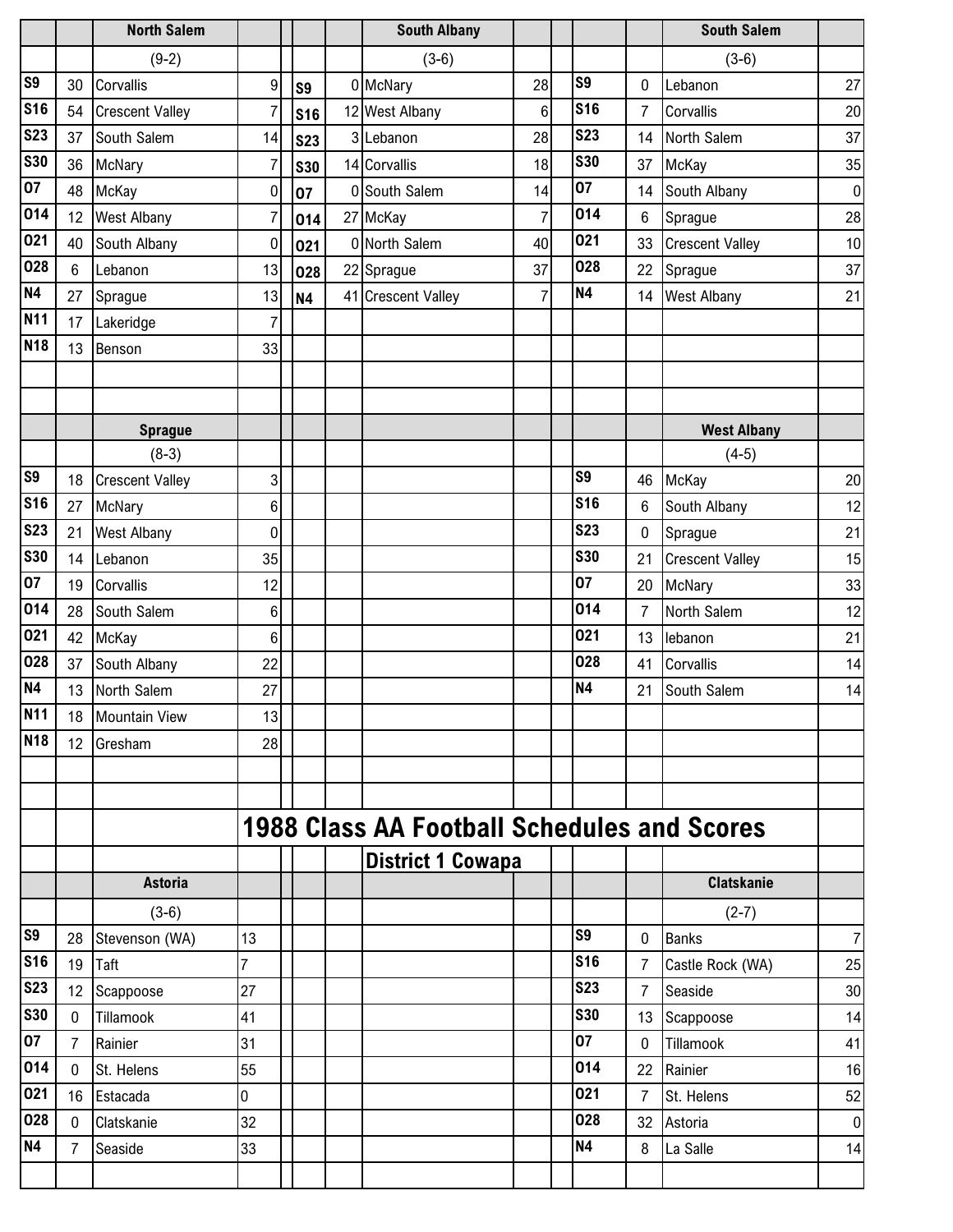|                  |                 | <b>Rainier</b>           |                |                | <b>St. Helens</b>            |                |                 |                | <b>Scappoose</b>         |                |
|------------------|-----------------|--------------------------|----------------|----------------|------------------------------|----------------|-----------------|----------------|--------------------------|----------------|
|                  |                 | $(1-8)$                  |                |                | $(7-2)$                      |                |                 |                | $(5-4)$                  |                |
| S <sub>9</sub>   | $\overline{2}$  | Silverton                | 18             | S <sub>9</sub> | 13 Cascade (ot)              | $\overline{7}$ | S9              | 35             | Estacada                 | 0              |
| <b>S16</b>       | $\mathbf 0$     | Woodland (WA)            | 31             | <b>S16</b>     | 28 Richmond-BC               | $6\phantom{.}$ | <b>S16</b>      | 26             | La Salle                 | 6              |
| <b>S23</b>       | $\mathbf 0$     | The Dalles               | 34             | <b>S23</b>     | 0 Tillamook                  | 33             | <b>S23</b>      | 27             | Astoria                  | 12             |
| <b>S30</b>       | $\mathbf 0$     | St. Helens               | 39             | <b>S30</b>     | 39 Rainier                   | $\mathbf 0$    | <b>S30</b>      | 14             | Clatskanie               | 13             |
| 07               | 31              | Astoria                  | $\overline{7}$ | 07             | 28 Banks                     | $\pmb{0}$      | 07              | 25             | Seaside                  | 35             |
| 014              | 16              | Clatskanie               | 22             | 014            | 55 Astoria                   | $\pmb{0}$      | 014             | $\overline{7}$ | <b>Hood River Valley</b> | 13             |
| 021              | $\pmb{0}$       | Seaside                  | 20             | 021            | 42 Clatskanie                | $\overline{7}$ | 021             | 6              | Tillamook                | 42             |
| 028              | 18              | Scappoose                | 40             | 028            | 7 Seaside                    | 14             | 028             | 40             | Rainier                  | 18             |
| <b>N4</b>        | $\mathbf 0$     | Tillamook                | 47             | <b>N4</b>      | 36 Scappoose                 | $6\phantom{.}$ | <b>N4</b>       | 6              | St. Helens               | 36             |
|                  |                 |                          |                |                |                              |                |                 |                |                          |                |
|                  |                 |                          |                |                |                              |                |                 |                |                          |                |
|                  |                 | <b>Seaside</b>           |                |                |                              |                |                 |                | <b>Tillamook</b>         |                |
|                  |                 | $(6-4)$                  |                |                |                              |                |                 |                |                          |                |
| S <sub>9</sub>   | 16              | <b>Sweet Home</b>        | 20             |                |                              |                | S <sub>9</sub>  | 43             | Gladstone                | 6              |
| <b>S16</b>       | $6\phantom{.}$  | Newport                  | 27             |                |                              |                | <b>S16</b>      | 31             | Marist                   | 6              |
| <b>S23</b>       | 30              | Clatskanie               | 6              |                |                              |                | <b>S23</b>      | 33             | St. Helerns              | $\overline{0}$ |
| <b>S30</b>       | 35              | Gladstone                | 6              |                |                              |                | <b>S30</b>      | 41             | Astoria                  | 0              |
| 07               | 35              | Scappoose                | 25             |                |                              |                | 07              | 41             | Clatskanie               | 0              |
| 014              | $\pmb{0}$       | Tillamook                | 23             |                |                              |                | 014             | 23             | Seaside                  | 0              |
| 021              | 20              | Rainier                  | $\mathbf 0$    |                |                              |                | 021             | 42             | Scappoose                | 6              |
| 028              | 14              | St. Helens               | 7              |                |                              |                | 028             |                |                          |                |
| <b>N4</b>        | 33              | Astoria                  | $\overline{7}$ |                |                              |                | <b>N4</b>       | 47             | Rainier                  | 0              |
| <b>N11</b>       | 28              | Philomath                | 30             |                |                              |                | <b>N11</b>      | 33             | Ontario                  | 8              |
|                  |                 |                          |                |                |                              |                | <b>N18</b>      | 6              | <b>Dallas</b>            | 21             |
|                  |                 |                          |                |                |                              |                | <b>N25</b>      |                |                          |                |
|                  |                 |                          |                |                |                              |                | D <sub>3</sub>  |                |                          |                |
|                  |                 |                          |                |                |                              |                | D <sub>10</sub> |                |                          |                |
|                  |                 |                          |                |                |                              |                |                 |                |                          |                |
|                  |                 |                          |                |                |                              |                |                 |                |                          |                |
|                  |                 |                          |                |                | <b>District 2 Tri-Valley</b> |                |                 |                |                          |                |
|                  |                 | <b>Banks</b>             |                |                |                              |                |                 |                | <b>Estacada</b>          |                |
|                  |                 | $(4-5)$                  |                |                |                              |                |                 |                | $(0-9)$                  |                |
| S <sub>9</sub>   | $\overline{7}$  | Clatskanie               | 0              |                |                              |                | S <sub>9</sub>  | 0              | Scappoose                | 35             |
| <b>S16</b>       | $\overline{7}$  | Cascade (ot)             | 14             |                |                              |                | <b>S16</b>      | 13             | Stayton                  | 15             |
| <b>S23</b>       | $6\phantom{a}$  | Sherwood                 | $\pmb{0}$      |                |                              |                | <b>S23</b>      | $\mathbf 0$    | La Salle                 | 31             |
| <b>S30</b>       | 10 <sup>°</sup> | <b>Hood River Valley</b> | 14             |                |                              |                | <b>S30</b>      | $\mathbf 0$    | Sherwood                 | 21             |
| 07               | $\mathbf 0$     | St. Helens               | 28             |                |                              |                | 07              | $\overline{7}$ | Gladstone                | 46             |
| 014              | 21              | La Salle                 | 3              |                |                              |                | 014             | 20             | The Dalles               | 35             |
| 021              | 14              | The Dalles               | 21             |                |                              |                | 021             | $\mathbf 0$    | Astoria                  | 16             |
| 028<br><b>N4</b> | 14              | Estacada                 | $\pmb{0}$      |                |                              |                | 028             | $\mathbf 0$    | <b>Banks</b>             | 14             |
|                  | $6\phantom{.}$  | Gladstone                | 19             |                |                              |                | <b>N4</b>       | $\mathbf 0$    | <b>Hood River Valley</b> | 34             |
|                  |                 |                          |                |                |                              |                |                 |                |                          |                |
|                  |                 |                          |                |                |                              |                |                 |                |                          |                |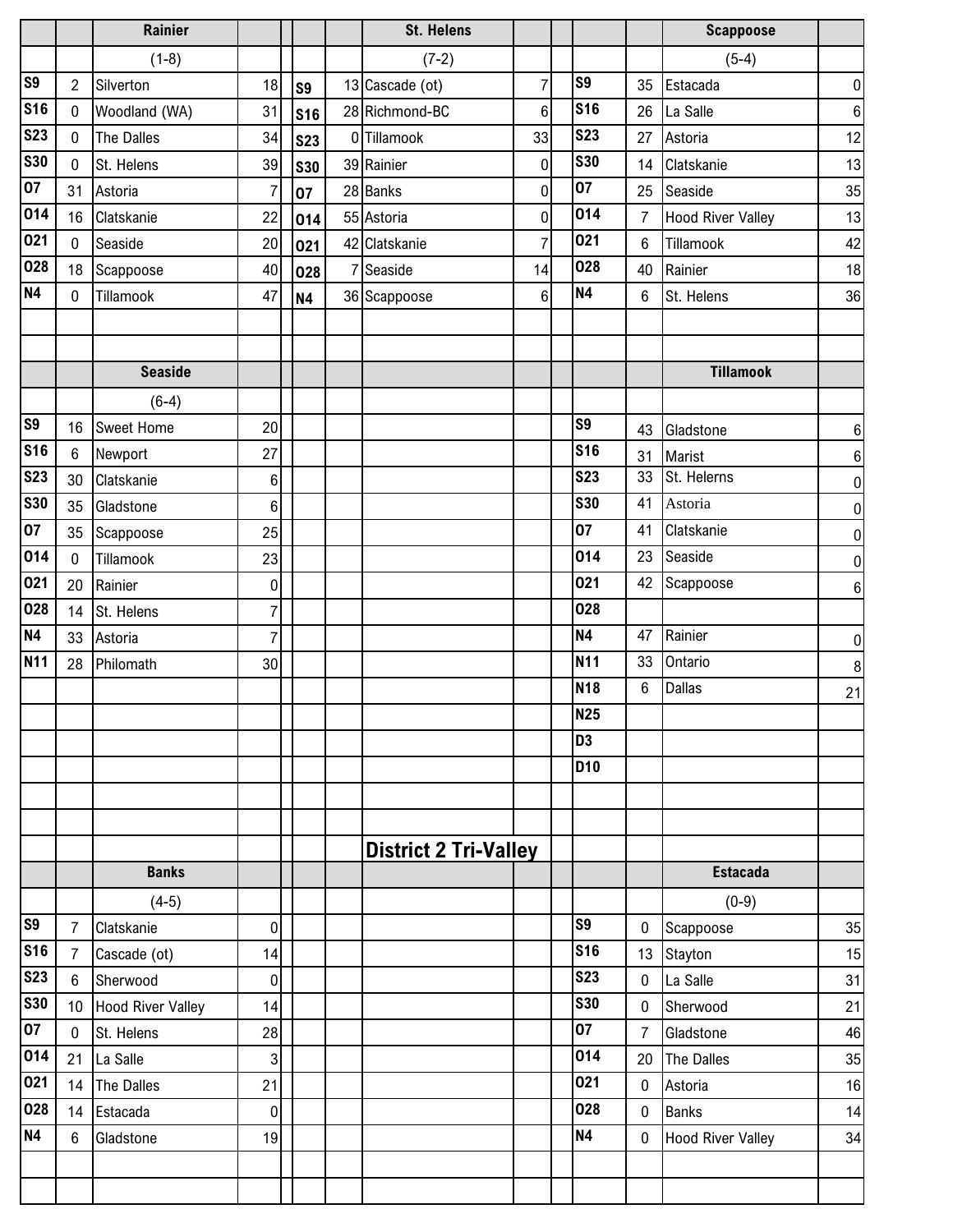|                |                | <b>Gladstone</b>         |                 |                | <b>Hood River Valley</b>   |                |                |                | La Salle                  |                |
|----------------|----------------|--------------------------|-----------------|----------------|----------------------------|----------------|----------------|----------------|---------------------------|----------------|
|                |                | $(3-6)$                  |                 |                | $(6-4)$                    |                |                |                | $(2-7)$                   |                |
| S <sub>9</sub> | 6              | Tillamook                | 43              | S <sub>9</sub> | 0 Madras                   | 8              | S9             | 14             | Woodburn                  | 15             |
| <b>S16</b>     | $\mathbf 0$    | Woodburn                 | 14              | <b>S16</b>     | 12 Hermiston               | 20             | <b>S16</b>     | 6              | Scappoose                 | 26             |
| <b>S23</b>     | $\overline{7}$ | <b>Hood River Valley</b> | 20              | <b>S23</b>     | 20 Gladstone               | $\overline{7}$ | <b>S23</b>     | 31             | Estacada                  | $\overline{0}$ |
| <b>S30</b>     | 6              | Seaside                  | 35              | <b>S30</b>     | 14 Banks                   | 10             | <b>S30</b>     | 3              | The Dalles                | 28             |
| 07             | 46             | Estacada                 | 7               | 07             | 35 The Dalles              | 27             | 07             | 17             | Sherwood                  | 38             |
| 014            | 14             | Sherwood                 | 47              | 014            | 13 Scappoose               | $\overline{7}$ | 014            | 3              | <b>Banks</b>              | 21             |
| 021            | 26             | La Salle                 | $\mathbf 0$     | 021            | 12 Sherwood                | 27             | 021            | 0              | Gladstone                 | 26             |
| 028            | $\mathbf 0$    | <b>The Dalles</b>        | $6\phantom{a}$  | 028            | 33 La Salle                | $6\phantom{.}$ | 028            | 6              | <b>Hood River Valley</b>  | 33             |
| <b>N4</b>      | 19             | <b>Banks</b>             | $6\phantom{1}6$ | <b>N4</b>      | 34 Estacada                | $\mathbf 0$    | <b>N4</b>      | 14             | Clatskanie                | 8              |
|                |                |                          |                 | N11            | 26 Siuslaw                 | 27             |                |                |                           |                |
|                |                |                          |                 |                |                            |                |                |                |                           |                |
|                |                |                          |                 |                |                            |                |                |                |                           |                |
|                |                | Sherwood                 |                 |                |                            |                |                |                | <b>The Dalles</b>         |                |
|                |                | $(6-3)$                  |                 |                |                            |                |                |                | $(8-3)$                   |                |
| S <sub>9</sub> | 32             | North Marion             | 0               |                |                            |                | S <sub>9</sub> | 10             | Hermiston                 | 21             |
| <b>S16</b>     | 60             | Yamhill-Carlton          | 6               |                |                            |                | <b>S16</b>     | $\overline{7}$ | Pendleton                 | 6              |
| <b>S23</b>     | $\mathbf 0$    | <b>Banks</b>             | 6               |                |                            |                | <b>S23</b>     | 34             | Rainier                   | $\overline{0}$ |
| <b>S30</b>     | 21             | Estacada                 | 0               |                |                            |                | <b>S30</b>     | 28             | La Salle                  | 3              |
| 07             | 38             | la Salle                 | 17              |                |                            |                | 07             | 27             | <b>Hood River Valley</b>  | 35             |
| 014            | 47             | Gladstone                | 14              |                |                            |                | 014            | 35             | Estacada                  | 20             |
| 021            | 27             | <b>Hood River Valley</b> | 12              |                |                            |                | 021            | 21             | <b>Banks</b>              | 14             |
| 028            | 12             | Tillamook                | 41              |                |                            |                | 028            | 6              | Gladstone                 | $\overline{0}$ |
| <b>N4</b>      | 27             | The Dalles               | 46              |                |                            |                | <b>N4</b>      | 46             | Sherwood                  | 27             |
|                |                |                          |                 |                |                            |                | <b>N11</b>     | 16             | Reedsport (ot)            | 13             |
|                |                |                          |                 |                |                            |                | <b>N18</b>     | $16 \,$        | Henley                    | 21             |
|                |                |                          |                 |                |                            |                |                |                |                           |                |
|                |                |                          |                 |                |                            |                |                |                |                           |                |
|                |                |                          |                 |                |                            |                |                |                |                           |                |
|                |                |                          |                 |                | <b>District 3 Far West</b> |                |                |                |                           |                |
|                |                | <b>Bandon</b>            |                 |                | <b>Brookings-Harbor</b>    |                |                |                | Coquille                  |                |
|                |                | $(4-5)$                  |                 |                | $(1-8)$                    |                |                |                | $(5-4)$                   |                |
| <b>S9</b>      | 22             | Riddle                   | 8               | S9             | 32 Illinois Valley         | 8              | S <sub>9</sub> | 46             | Yoncalla                  | 26             |
| <b>S16</b>     | 15             | South Umpqua             | 17              | <b>S16</b>     | 12 Del Norte (CA)          | 16             | <b>S16</b>     | 14             | Rogue River               | 27             |
| <b>S23</b>     | 22             | Myrtle point             | 8               | <b>S23</b>     | 19 Coquille                | 31             | <b>S23</b>     | 31             | Brookings-Harbor          | 19             |
| <b>S30</b>     | 16             | Reedsport                | 39              | <b>S30</b>     | 20 Myrtle Point            | 25             | <b>S30</b>     | 16             | Douglas                   | 20             |
| 07             | 32             | Coquille                 | 34              | 07             | 0 Reedsport                | 47             | 07             | 34             | Bandon                    | 32             |
| 014            | 14             | Siuslaw (ot)             | 20              | 014            | 13 Douglas                 | 28             | 014            | 8              | Reedsport                 | 22             |
| 021            | 20             | Brookings-Harbor         | 12              | 021            | 12 Bandon                  | 20             | 021            | 1              | Gold Beach (forfeit, 26-3 | 0              |
| 028            | 25             | <b>Gold Beach</b>        | 7               | 028            | 18 Siuslaw                 | 35             | 028            | 22             | Myrtle Point              | 8              |
| <b>N4</b>      | $\mathbf 0$    | Douglas                  | 34              | <b>N4</b>      | 0 Gold Beach               | 41             | <b>N4</b>      | 6              | Siuslaw                   | 26             |
|                |                |                          |                 |                |                            |                |                |                |                           |                |
|                |                |                          |                 |                |                            |                |                |                |                           |                |
|                |                |                          |                 |                |                            |                |                |                |                           |                |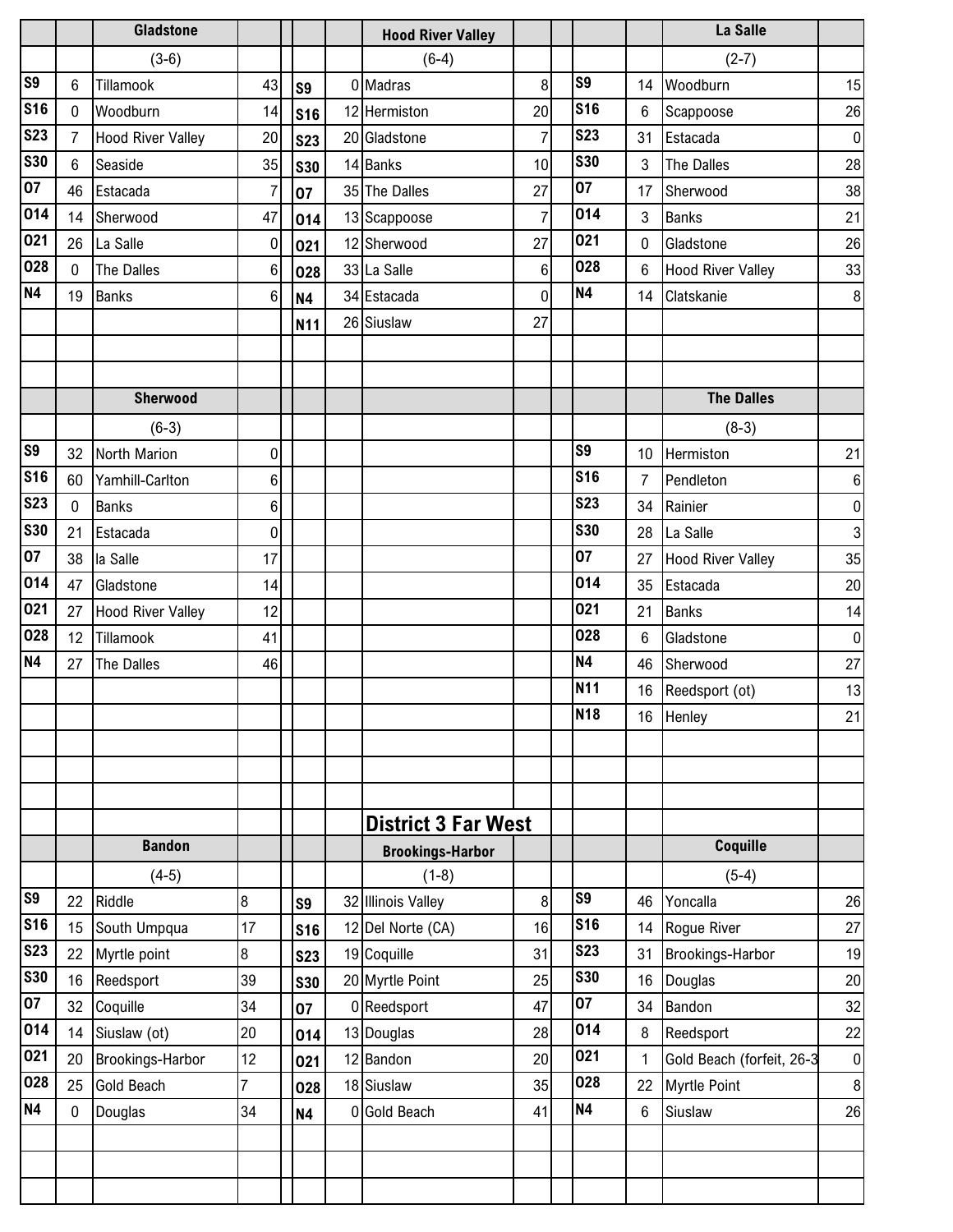|                         |                      | <b>Douglas</b>          |          |                |                          |    |                |                  | <b>Gold Beach</b>        |                  |
|-------------------------|----------------------|-------------------------|----------|----------------|--------------------------|----|----------------|------------------|--------------------------|------------------|
|                         |                      | $(6-3)$                 |          |                |                          |    |                |                  | $(3-6)$                  |                  |
| S <sub>9</sub>          | 6                    | Sutherlin               | 14       |                |                          |    | S <sub>9</sub> | 36               | <b>Oakland</b>           | 0                |
| <b>S16</b>              | 14                   | Glide                   | 7        |                |                          |    | <b>S16</b>     | 39               | <b>Illinois Valley</b>   | $\boldsymbol{0}$ |
| <b>S23</b>              | 14                   | Siuslaw                 | 22       |                |                          |    | <b>S23</b>     | 14               | Reedsport                | 15               |
| <b>S30</b>              | 20                   | Coquille                | 16       |                |                          |    | <b>S30</b>     | 20               | Siuslaw (Forfeit)        | 21               |
| 07                      | 21                   | Gold Beach (ot)         | 20       |                |                          |    | 07             | 20               | Douglas (ot)             | 21               |
| 014                     | 28                   | Brookings-Harbor        | 13       |                |                          |    | 014            | 0                | Myrtle Pt (Forfeit)      | 1                |
| 021                     | 14                   | <b>Myrtle Point</b>     | 20       |                |                          |    | 021            | 0                | Coquille (Forfeit)       | 1                |
| 028                     | 21                   | Reedsport               | 20       |                |                          |    | 028            | $\overline{7}$   | Bandon                   | 25               |
| <b>N4</b>               | 34                   | Bandon                  | 0        |                |                          |    | <b>N4</b>      | 41               | Brookings-Harbor         | $\bf{0}$         |
|                         |                      |                         |          |                |                          |    |                |                  | Myrtle Pt 25-0           |                  |
|                         |                      |                         |          |                |                          |    |                |                  | Coquille 33-26           |                  |
|                         |                      |                         |          |                |                          |    |                |                  |                          |                  |
|                         |                      | <b>Myrtle Point</b>     |          |                | <b>Reedsport</b>         |    |                |                  | <b>Siuslaw</b>           |                  |
|                         |                      | $(4-5)$                 |          |                | $(7-3)$                  |    |                |                  | $(8-3)$                  |                  |
| S <sub>9</sub>          | 6                    | Glide                   | 0        | S <sub>9</sub> | 13 Newport               | 32 | S <sub>9</sub> | 7                | Pleasant Hill b(ot)      | 13               |
| <b>S16</b>              | 8                    | Elmira                  | 19       | <b>S16</b>     | 20 Sutherlin             | 7  | <b>S16</b>     | 43               | Creswell                 | 13               |
| <b>S23</b>              | 8                    | Bandon                  | 22       | <b>S23</b>     | 15 Gold Beach            | 14 | <b>S23</b>     | 22               | Douglas                  | 14               |
| <b>S30</b>              | 25                   | <b>Brookings-Harbor</b> | 20       | <b>S30</b>     | 39 Bandon                | 16 | <b>S30</b>     | $\mathbf{1}$     | *Gold Beach (Forfeit)    | $\mathbf 0$      |
| 07                      | 22                   | Siuslaw                 | 27       | 07             | 47 Brookings-Harbor      | 0  | 07             | 27               | <b>Myrtle Point</b>      | 22               |
| 014                     | 1                    | *Gold Beach (Forfeit)   | 0        | 014            | 22 Coquille              | 8  | 014            | 20               | Bandon (ot)              | 14               |
| 021                     | 20                   | Douglas                 | 14       | 021            | 21 Siuslaw               | 15 | 021            | 15               | Reedsport                | 21               |
| 028                     | 8                    | Coquille                | 22       | 028            | 20 Douglas               | 21 | 028            | 35               | Brookings-Harbor         | 18               |
| <b>N4</b>               | 14                   | Reedsport               | 27       | <b>N4</b>      | 27 Myrtle Point          | 14 | <b>N4</b>      | 26               | Coquille                 | $\boldsymbol{6}$ |
| <b>N11</b>              |                      | *Gold Beach 25-0        |          | N11            | 13 The Dalles (ot)       | 16 | <b>N11</b>     | 27               | <b>Hood River Valley</b> | 26               |
|                         |                      |                         |          |                |                          |    | <b>N18</b>     | 14               | <b>Baker</b>             | $17\,$           |
|                         |                      |                         |          |                |                          |    | <b>N25</b>     |                  | *Gold Beach 21-13 ot     |                  |
|                         |                      |                         |          |                |                          |    |                |                  |                          |                  |
|                         |                      |                         |          |                | <b>District 4 Val-Co</b> |    |                |                  |                          |                  |
|                         |                      | <b>Central</b>          |          |                |                          |    |                |                  | <b>Jefferson</b>         |                  |
|                         |                      | $(8-2)$                 |          |                |                          |    | S <sub>9</sub> |                  | $(3-6)$                  |                  |
| <b>S9</b><br><b>S16</b> | 19                   | <b>Dallas</b>           | 14       |                |                          |    | <b>S16</b>     | 24               | Stayton                  | 13               |
| <b>S23</b>              | 32                   | Sweet Home              | 17       |                |                          |    | <b>S23</b>     | $\overline{7}$   | Silverton                | 20               |
| <b>S30</b>              | 34                   | Toledo                  | 0        |                |                          |    | <b>S30</b>     | 21               | North Marion             | 12               |
| 07                      | 46                   | Yamhill-Carlton         | 20       |                |                          |    | 07             | 31               | Taft                     | $32\,$           |
| 014                     | 12                   | Newport                 | 6        |                |                          |    | 014            | 26               | Yamhill-Carlton          | $\boldsymbol{0}$ |
| 021                     | 20                   | Taft                    | 12       |                |                          |    | 021            | 15 <sub>15</sub> | Toledo                   | 29               |
| 028                     | 25                   | Molalla                 | 12       |                |                          |    | 028            | 14               | Philomath                | 48               |
| N4                      | 55                   | Jeferson                | 20       |                |                          |    | <b>N4</b>      | 20               | Central                  | 55               |
| N11                     | 14<br>$\overline{7}$ | Philomath               | 20<br>27 |                |                          |    |                | 4                | Newport                  | 25               |
|                         |                      | Henley                  |          |                |                          |    |                |                  |                          |                  |
|                         |                      |                         |          |                |                          |    |                |                  |                          |                  |
|                         |                      |                         |          |                |                          |    |                |                  |                          |                  |
|                         |                      |                         |          |                |                          |    |                |                  |                          |                  |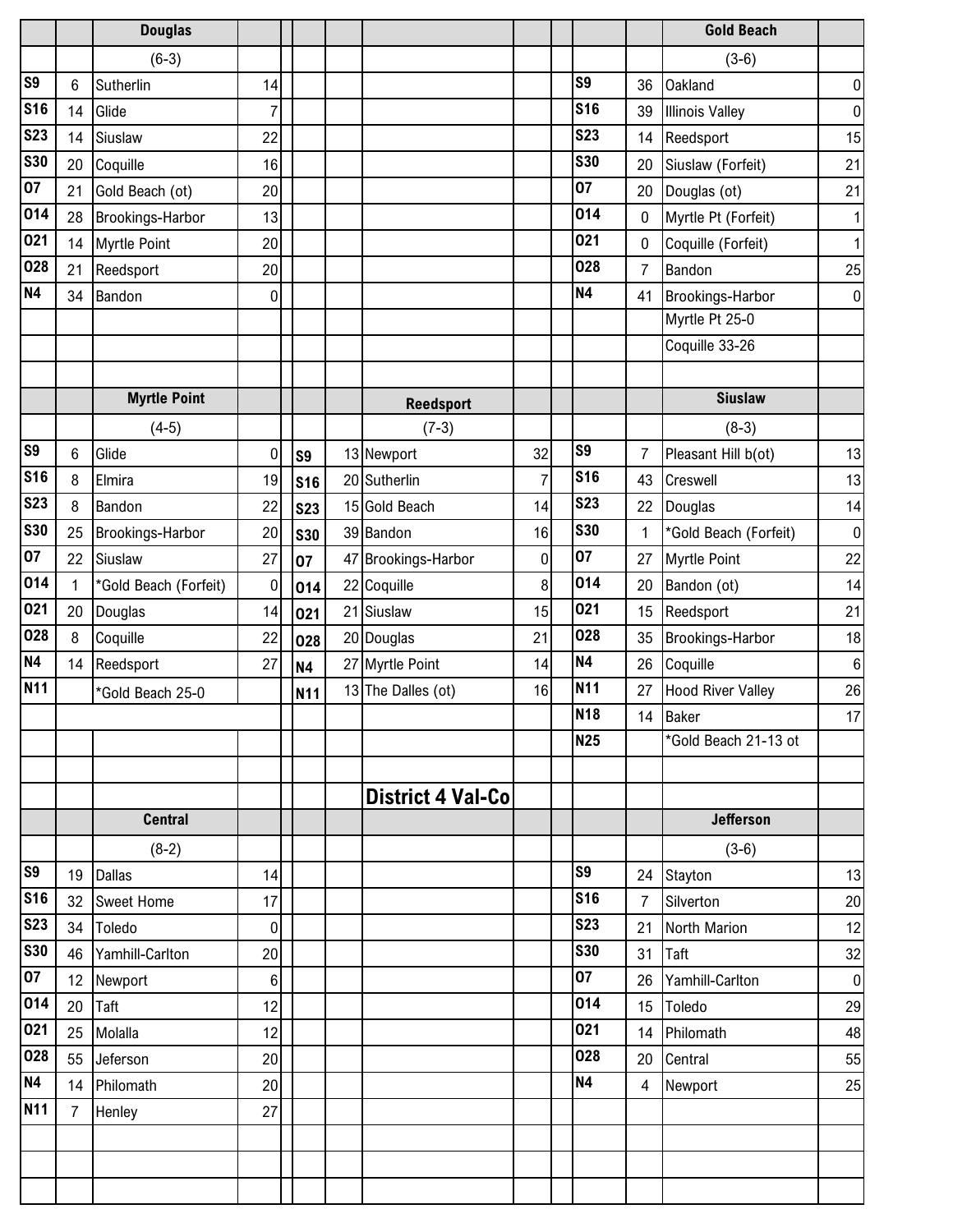|            |                | <b>Newport</b>       |                |                 | Philomath                |                |                |                | <b>Taft</b>            |    |
|------------|----------------|----------------------|----------------|-----------------|--------------------------|----------------|----------------|----------------|------------------------|----|
|            |                | $(7-2)$              |                |                 | $(13-0)$                 |                |                |                | $(5-4)$                |    |
| S9         | 32             | Reedsport            | 13             | S <sub>9</sub>  | 90 Junction City         | 0              | S <sub>9</sub> | 34             | Dayton                 | 18 |
| <b>S16</b> | 27             | Seaside              | $6\phantom{1}$ | <b>S16</b>      | 42 North Marion          | 0              | <b>S16</b>     | $\overline{7}$ | Astoria                | 19 |
| <b>S23</b> | 33             | Yamhill-Carlton      | 24             | <b>S23</b>      | 35 Taft                  | $\overline{7}$ | <b>S23</b>     | $\overline{7}$ | Philomath              | 35 |
| <b>S30</b> | 14             | Philomath            | 35             | <b>S30</b>      | 35 Newport               | 14             | <b>S30</b>     | 32             | Jefferson              | 31 |
| 07         | 6              | Central              | 12             | 07              | 42 Molalla               | 20             | 07             | 41             | Toledo                 | 7  |
| 014        | 23             | Molalla              | $\overline{7}$ | 014             | 53 Yamhill-Carlton       | 14             | 014            | 12             | Central                | 20 |
| 021        | 34             | Toledo               | 14             | 021             | 48 Jefferson             | 14             | 021            | 40             | Yamhill-Carlton        | 24 |
| 028        | 27             | Taft                 | $\overline{7}$ | 028             | 28 Toledo                | 8              | 028            | $\overline{7}$ | Newport                | 27 |
| <b>N4</b>  | 25             | Jefferson (OR)       | 4              | <b>N4</b>       | 20 Central               | 14             | <b>N4</b>      | 33             | Molalla                | 6  |
|            |                |                      |                | N11             | 30 Seaside               | 28             |                |                |                        |    |
|            |                |                      |                | N <sub>18</sub> | 13 North Valley          | 9              |                |                |                        |    |
|            |                |                      |                | <b>N25</b>      | 22 Baker                 | $\overline{7}$ |                |                |                        |    |
|            |                |                      |                | D <sub>3</sub>  | 28 Dallas                | 21             |                |                |                        |    |
|            |                |                      |                |                 |                          |                |                |                |                        |    |
|            |                |                      |                |                 |                          |                |                |                |                        |    |
|            |                | <b>Toledo</b>        |                |                 |                          |                |                |                | <b>Yamhill-Carlton</b> |    |
|            |                | $(4-5)$              |                |                 |                          |                |                |                | $(0-9)$                |    |
| S9         | 14             | Elmira               | 34             |                 |                          |                | S <sub>9</sub> | 8              | Sheridan               | 30 |
| <b>S16</b> | 20             | Junction City        | $\overline{7}$ |                 |                          |                | <b>S16</b>     | 6              | Sherwood               | 60 |
| <b>S23</b> | $\mathbf 0$    | Central              | 34             |                 |                          |                | <b>S23</b>     | 24             | Newport                | 33 |
| <b>S30</b> | 20             | Molalla              | 14             |                 |                          |                | <b>S30</b>     | 20             | Central                | 46 |
| 07         | 7              | Taft                 | 41             |                 |                          |                | 07             | 0              | Jefferson (OR)         | 26 |
| 014        | 29             | Jefferson (OR)       | 15             |                 |                          |                | 014            | 14             | Philomath              | 53 |
| 021        | 14             | Newport              | 34             |                 |                          |                | 021            | 24             | Taft                   | 40 |
| 028        | 8              | Philomath            | 28             |                 |                          |                | 028            | 8              | Kennedy                | 52 |
| <b>N4</b>  | 34             | Yamhill-Carlton      | $\mathbf{0}$   |                 |                          |                | <b>N4</b>      | 0              | Toledo                 | 34 |
|            |                |                      |                |                 |                          |                |                |                |                        |    |
|            |                |                      |                |                 |                          |                |                |                |                        |    |
|            |                |                      |                |                 | <b>District 5 Sky-Em</b> |                |                |                |                        |    |
|            |                | <b>Creswell</b>      |                |                 |                          |                |                |                | <b>Elmira</b>          |    |
|            |                | $(1-8)$              |                |                 |                          |                |                |                | $(7-2)$                |    |
| S9         | 20             | North Douglas        | $\overline{7}$ |                 |                          |                | S <sub>9</sub> | 34             | Toledo                 | 14 |
| <b>S16</b> | 13             | Siuslaw              | 43             |                 |                          |                | <b>S16</b>     | 19             | <b>Myrtle Point</b>    | 8  |
| <b>S23</b> | $\overline{7}$ | Junction City        | 15             |                 |                          |                | <b>S23</b>     | 14             | <b>Pleasant Hill</b>   | 27 |
| <b>S30</b> | $\mathbf 0$    | Glide                | 13             |                 |                          |                | <b>S30</b>     | 29             | Junction City          | 28 |
| 07         | 12             | Stayton              | 42             |                 |                          |                | 07             | $\mathbf 0$    | Glide                  | 21 |
| 014        | 15             | Elmira               | 60             |                 |                          |                | 014            | 60             | Creswell               | 15 |
| 021        | 16             | Marist               | 22             |                 |                          |                | 021            | 19             | Silverton              | 13 |
| 028        | 9              | Sutherlin            | 31             |                 |                          |                | 028            | 14             | Marist                 | 6  |
| <b>N4</b>  | 14             | <b>Pleasant Hill</b> | 34             |                 |                          |                | <b>N4</b>      | 21             | Silverton              | 8  |
|            |                |                      |                |                 |                          |                |                |                |                        |    |
|            |                |                      |                |                 |                          |                |                |                |                        |    |
|            |                |                      |                |                 |                          |                |                |                |                        |    |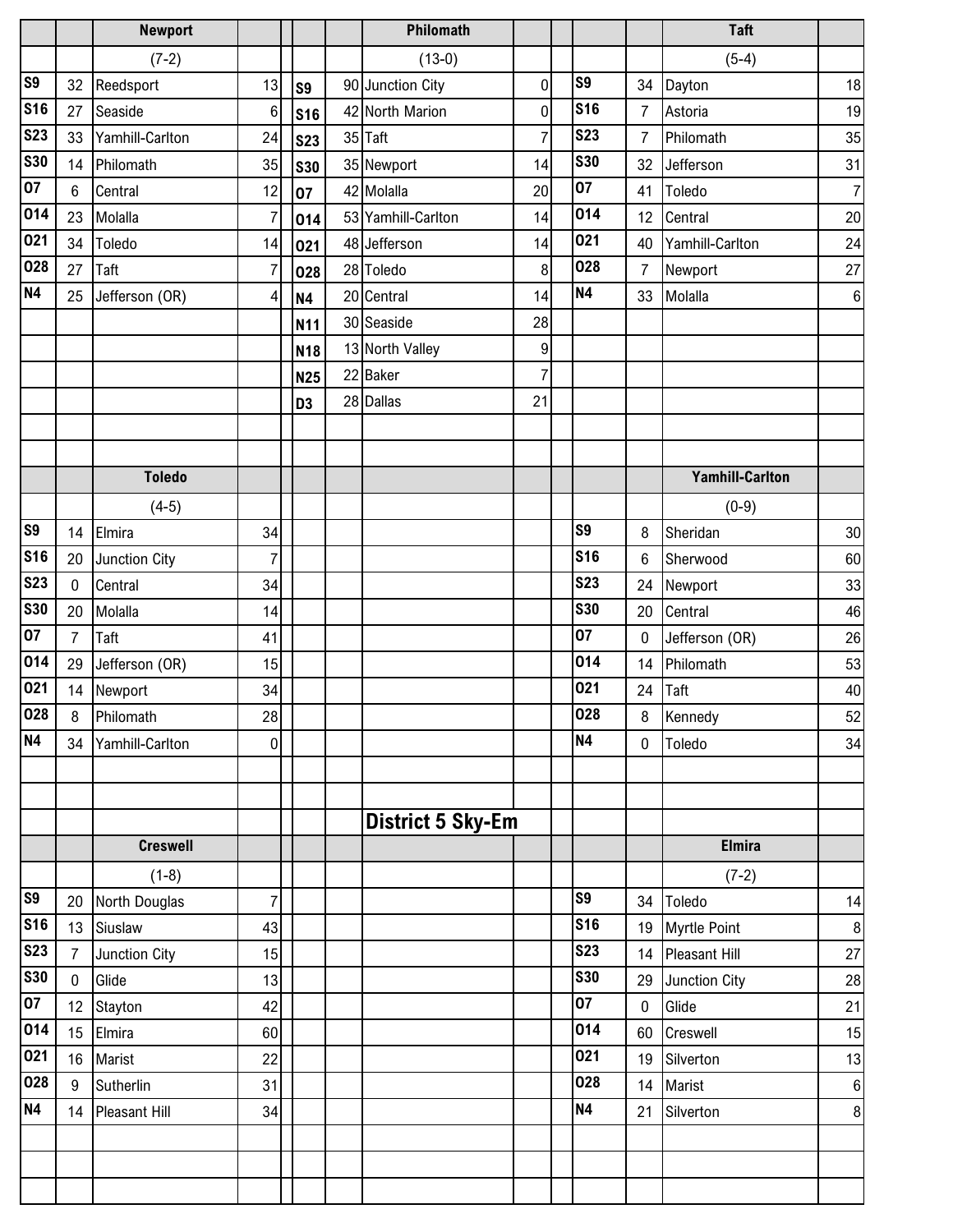|                 |                | Glide                  |                  |            |   | <b>Junction City</b>      |    |                |                | <b>Marist</b>          |                 |
|-----------------|----------------|------------------------|------------------|------------|---|---------------------------|----|----------------|----------------|------------------------|-----------------|
|                 |                | $(5-5)$                |                  |            |   | $(3-6)$                   |    |                |                | $(6-4)$                |                 |
| <b>S9</b>       | 21             | South Umpqua           | 22               | S9         |   | 25 North Douglas          | 9  | S9             | 34             | South Umpqua           | 0               |
| <b>S16</b>      | $\mathbf 0$    | <b>Myrtle Point</b>    | $\,6$            | <b>S16</b> |   | 0 Philomath               | 90 | <b>S16</b>     | $6\phantom{1}$ | Tillamook              | 31              |
| <b>S23</b>      | $\overline{7}$ | Douglas                | 14               | <b>S23</b> | 7 | Toledo                    | 20 | <b>S23</b>     | 12             | Sutherlin              | 0               |
| <b>S30</b>      | 13             | Creswell               | $\pmb{0}$        | <b>S30</b> |   | 15 Creswell               | 7  | <b>S30</b>     | 26             | <b>Pleasant Hill</b>   | 12              |
| $\overline{07}$ | 21             | Elmira                 | $\pmb{0}$        | 07         |   | 28 Elmira                 | 29 | 07             | 21             | Junction City          | 0               |
| 014             | 6              | Marist                 | 14               | 014        |   | 0 Marist                  | 21 | 014            | 14             | Glide                  | 6 <sup>1</sup>  |
| 021             | 26             | Sutherlin              | 19               | 021        |   | 17 Sutherlin              | 14 | 021            | 22             | Creswell               | 16              |
| 028             | 23             | <b>Pleasant Hill</b>   | $\pmb{0}$        | 028        |   | 7 Pleasant Hill           | 55 | 028            | 6              | Elmira                 | 14              |
| <b>N4</b>       | 35             | Junction City          | $\boldsymbol{0}$ | <b>N4</b>  |   | 0 Glide                   | 35 | <b>N4</b>      | 6              | Woodburn               | 20              |
| <b>N11</b>      | $\mathbf 0$    | <b>Dallas</b>          | 27               |            |   |                           |    | <b>N11</b>     | 15             | North Valley           | 33              |
|                 |                |                        |                  |            |   |                           |    |                |                |                        |                 |
|                 |                |                        |                  |            |   |                           |    |                |                |                        |                 |
|                 |                | <b>Pleasant Hill</b>   |                  |            |   |                           |    |                |                | <b>Sutherlin</b>       |                 |
|                 |                | $(6-3)$                |                  |            |   |                           |    |                |                | $(2-7)$                |                 |
| S <sub>9</sub>  | 13             | Siuslaw (ot)           | $\overline{7}$   |            |   |                           |    | S <sub>9</sub> | 14             | Douglas                | 6               |
| <b>S16</b>      | 27             | North Valley           | 26               |            |   |                           |    | <b>S16</b>     | 7              | Reedsport              | 20 <sup>°</sup> |
| <b>S23</b>      | 27             | Elmira                 | 14               |            |   |                           |    | <b>S23</b>     | $\pmb{0}$      | Marist                 | 12              |
| <b>S30</b>      | 12             | Marist                 | 26               |            |   |                           |    | <b>S30</b>     | 6              | <b>Sweet Home</b>      | 28              |
| $\overline{07}$ | 42             | Sutherlin              | $\overline{7}$   |            |   |                           |    | 07             | $\overline{7}$ | <b>Pleasant Hill</b>   | 42              |
| 014             | 23             | Cascade                | 26               |            |   |                           |    | 014            | 14             | Junction City          | 17 <sub>l</sub> |
| 021             | 55             | Junction City          | $\overline{7}$   |            |   |                           |    | 021            | 19             | Glide                  | 26              |
| 028             | $\mathbf 0$    | Glide                  | 23               |            |   |                           |    | 028            | 31             | Creswell               | 9               |
| <b>N4</b>       | 34             | Creswell               | 14               |            |   |                           |    | <b>N4</b>      | 8              | Elmira                 | 21              |
|                 |                |                        |                  |            |   |                           |    |                |                |                        |                 |
|                 |                |                        |                  |            |   |                           |    |                |                |                        |                 |
|                 |                |                        |                  |            |   | <b>District 6 Skyline</b> |    |                |                |                        |                 |
|                 |                | <b>Henley</b>          |                  |            |   |                           |    |                |                | <b>Illionis Valley</b> |                 |
|                 |                | $(10-2)$               |                  |            |   |                           |    |                |                | $(0-9)$                |                 |
| <b>S9</b>       | 13             | Del Norte (CA)         | 30               |            |   |                           |    | S9             | 0              | Riddle                 | 28              |
| <b>S16</b>      | 22             | Yreka (CA)             | 14               |            |   |                           |    | <b>S16</b>     | 8              | Brookings-Harbor       | 32              |
| <b>S23</b>      | 35             | Lakeview               | 7                |            |   |                           |    | <b>S23</b>     | $\mathbf 0$    | <b>Gold Beach</b>      | 39              |
| <b>S30</b>      | 28             | North Valley           | 22               |            |   |                           |    | <b>S30</b>     | 0              | North Valley           | 49              |
| 07              | 34             | Rogue River            | 0                |            |   |                           |    | 07             | 7              | Lakeview               | 34              |
| 014             | 44             | South Umpqua           | 26               |            |   |                           |    | 014            | 21             | Phoenix                | 56              |
| 021             | 61             | <b>Illinois Valley</b> | $\pmb{0}$        |            |   |                           |    | 021            | $\pmb{0}$      | Rogue River            | 26              |
| 028             | 28             | Weed (CA)              | 0                |            |   |                           |    | 028            | $\mathbf 0$    | Henley                 | 61              |
| <b>N4</b>       | 26             | Phoenix                | 7                |            |   |                           |    | <b>N4</b>      | $\pmb{0}$      | South Umpqua           | 19              |
| <b>N11</b>      | 27             | Central                | 7                |            |   |                           |    |                |                |                        |                 |
| <b>N18</b>      | 21             | <b>The Dalles</b>      | 16               |            |   |                           |    |                |                |                        |                 |
| <b>N25</b>      | 13             | <b>Dallas</b>          | 26               |            |   |                           |    |                |                |                        |                 |
|                 |                |                        |                  |            |   |                           |    |                |                |                        |                 |
|                 |                |                        |                  |            |   |                           |    |                |                |                        |                 |
|                 |                |                        |                  |            |   |                           |    |                |                |                        |                 |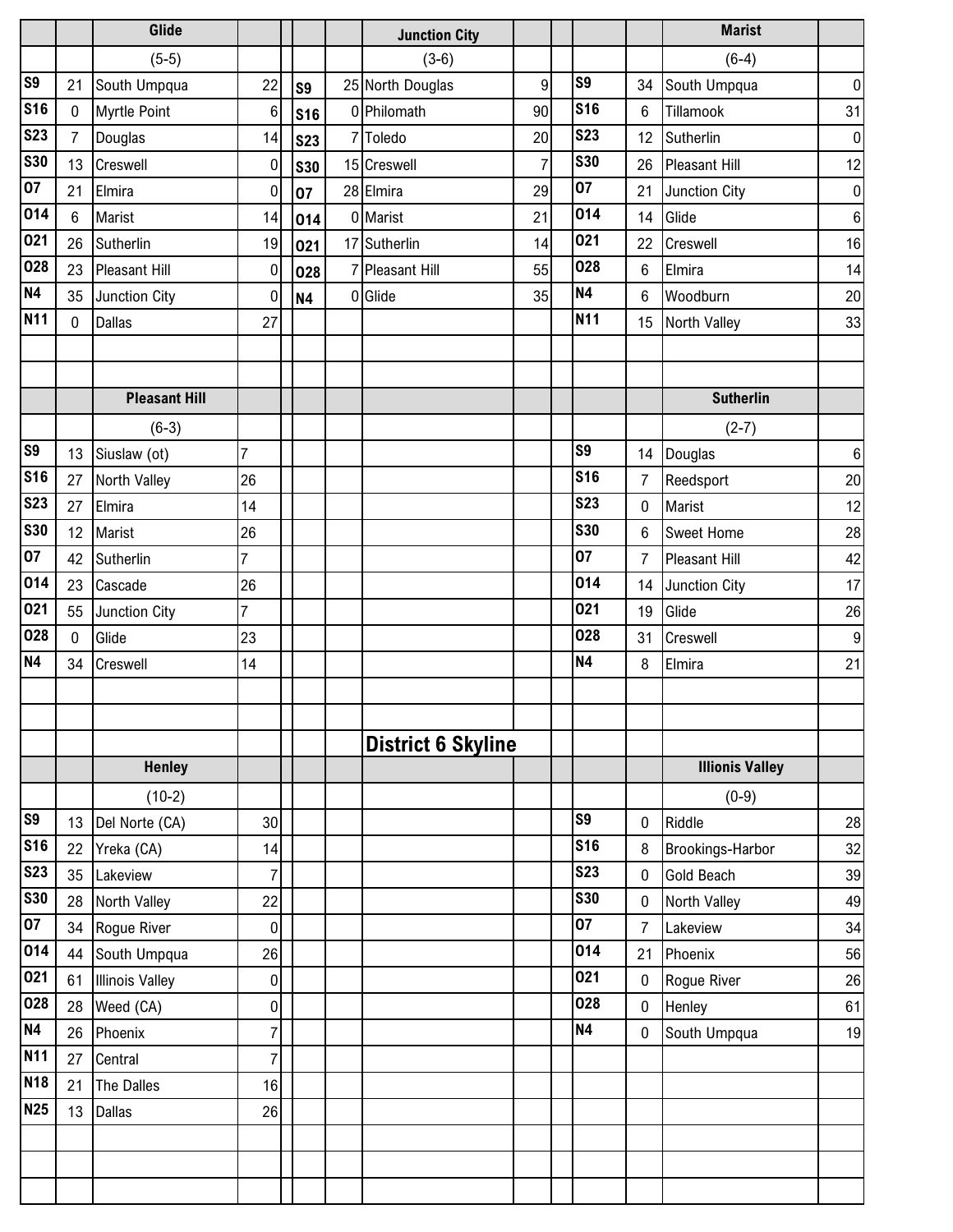|                |                | <b>Lakeview</b>        |                  |            | <b>North Valley</b>              |                |                |                | <b>Phoenix</b>         |                  |
|----------------|----------------|------------------------|------------------|------------|----------------------------------|----------------|----------------|----------------|------------------------|------------------|
|                |                | $(3-6)$                |                  |            | $(6-5)$                          |                |                |                | $(4-5)$                |                  |
| S <sub>9</sub> | 6              | Modoc (CA)             | 21               | S9         | 11 Crook County                  | 21             | S9             | 12             | Yreka-CA               | 20               |
| <b>S16</b>     | $\mathbf 0$    | <b>Burns</b>           | 19               | <b>S16</b> | 26 Pleasant Hill                 | 27             | <b>S16</b>     | 14             | Arcata-CA              | 17               |
| <b>S23</b>     | $\overline{7}$ | Henley                 | 35               | <b>S23</b> | 49 Illinois Valley               | 0              | <b>S23</b>     | 14             | Del Norte-CA           | $\,6\,$          |
| <b>S30</b>     | 34             | <b>Illinois Valley</b> | $\overline{7}$   | <b>S30</b> | 22 Henley                        | 28             | <b>S30</b>     | 13             | South Umpqua           | 16               |
| 07             | 18             | North Valley           | 42               | 07         | 42 Lakeview                      | 18             | 07             | 56             | <b>Illinois Valley</b> | 21               |
| 014            | $\mathbf 0$    | Madras                 | 28               | 014        | 37 Phoenix                       | 13             | 014            | 13             | North Valley           | 37               |
| 021            | $\pmb{0}$      | South Umpqua           | 17               | 021        | 6 Redmond                        | 36             | 021            | 40             | Rogue River            | 29               |
| 028            | $\mathbf 0$    | Phoenix                | 24               | 028        | 27 Rogue River                   | 0              | 028            | 24             | Lakeview               | $\boldsymbol{0}$ |
| <b>N4</b>      | 14             | Rogue River            | 12               | <b>N4</b>  | 21 South Umpqua                  | $\overline{7}$ | <b>N4</b>      | $\overline{7}$ | Henley                 | $26\,$           |
|                |                |                        |                  | N11        | 33 Marist                        | 15             |                |                |                        |                  |
|                |                |                        |                  | <b>N18</b> | 9 Philomath                      | 13             |                |                |                        |                  |
|                |                |                        |                  |            |                                  |                |                |                |                        |                  |
|                |                | <b>Rogue River</b>     |                  |            |                                  |                |                |                | <b>South Umqpua</b>    |                  |
|                |                | $(4-5)$                |                  |            |                                  |                |                |                | $(5-4)$                |                  |
| S <sub>9</sub> | 14             | Yoncalla (ot)          | 20               |            |                                  |                | S <sub>9</sub> | 22             | Glide                  | 21               |
| <b>S16</b>     | 27             | Coquille               | 14               |            |                                  |                | <b>S16</b>     | 0              | Marist                 | 35               |
| <b>S23</b>     | 38             | South Umpqua           | 13               |            |                                  |                | <b>S23</b>     | 17             | Bandon                 | 15               |
| <b>S30</b>     | 24             | Del Norte (CA)         | $\overline{7}$   |            |                                  |                | <b>S30</b>     | 13             | Rogue River            | 38               |
| 07             | $\mathbf 0$    | Henley                 | 34               |            |                                  |                | 07             | 16             | Phoenix                | 13               |
| 014            | 26             | <b>Illinois Valley</b> | $\mathbf 0$      |            |                                  |                | 014            | 26             | Henley                 | 44               |
| 021            | 29             | Phoenix                | 40               |            |                                  |                | 021            | 17             | Lakeview               | $\boldsymbol{0}$ |
| 028            | 0              | North Valley           | 27               |            |                                  |                | 028            | 19             | <b>Illinois Valley</b> | $\boldsymbol{0}$ |
| <b>N4</b>      | 12             | Lakeview               | 14               |            |                                  |                | <b>N4</b>      | $\overline{7}$ | North Valley           | 21               |
|                |                |                        |                  |            |                                  |                |                |                |                        |                  |
|                |                |                        |                  |            |                                  |                |                |                |                        |                  |
|                |                |                        |                  |            | <b>District 7 Greater Oregon</b> |                |                |                |                        |                  |
|                |                | <b>Baker</b>           |                  |            |                                  |                |                |                | <b>Burns</b>           |                  |
|                |                | $(10-2)$               |                  |            |                                  |                |                |                | $(5-4)$                |                  |
| s <sub>2</sub> | 46             | Mountain Home (ID)     | 24               |            |                                  |                | S <sub>2</sub> | 0              | Enterprise             | 12               |
| S <sub>9</sub> | 14             | La Grande              | 8                |            |                                  |                | S9             | 19             | Lakeview               | 0                |
| <b>S16</b>     | 14             | Homedale (ID)          | 27               |            |                                  |                | <b>S16</b>     | 21             | <b>Grant Union</b>     | 18               |
| <b>S23</b>     | 34             | Nyssa                  | 13               |            |                                  |                | <b>S23</b>     | 13             | <b>Madras</b>          | 8                |
| <b>S30</b>     | 42             | Vale                   | 6                |            |                                  |                | <b>S30</b>     | 6              | Ontario                | 21               |
| 07             | 21             | Ontario                | 8                |            |                                  |                | 07             | $\mathbf 0$    | <b>Nyssa</b>           | 20               |
| 014            | 25             | <b>Burns</b>           | $\boldsymbol{8}$ |            |                                  |                | 014            | 21             | Vale                   | 8                |
| 021            | 35             | Madras                 | 0                |            |                                  |                | 021            | 8              | <b>Baker</b>           | 25               |
| 028            | 34             | McLoughlin             | 22               |            |                                  |                | 028            | 31             | McLoughlin             | 22               |
| <b>N4</b>      | 13             | Cascade                | 0                |            |                                  |                | <b>N4</b>      |                |                        |                  |
| <b>N11</b>     | 17             | Siuslaw                | 14               |            |                                  |                |                |                |                        |                  |
| <b>N18</b>     | $\overline{7}$ | Philomath              | 22               |            |                                  |                |                |                |                        |                  |
|                |                |                        |                  |            |                                  |                |                |                |                        |                  |
|                |                |                        |                  |            |                                  |                |                |                |                        |                  |
|                |                |                        |                  |            |                                  |                |                |                |                        |                  |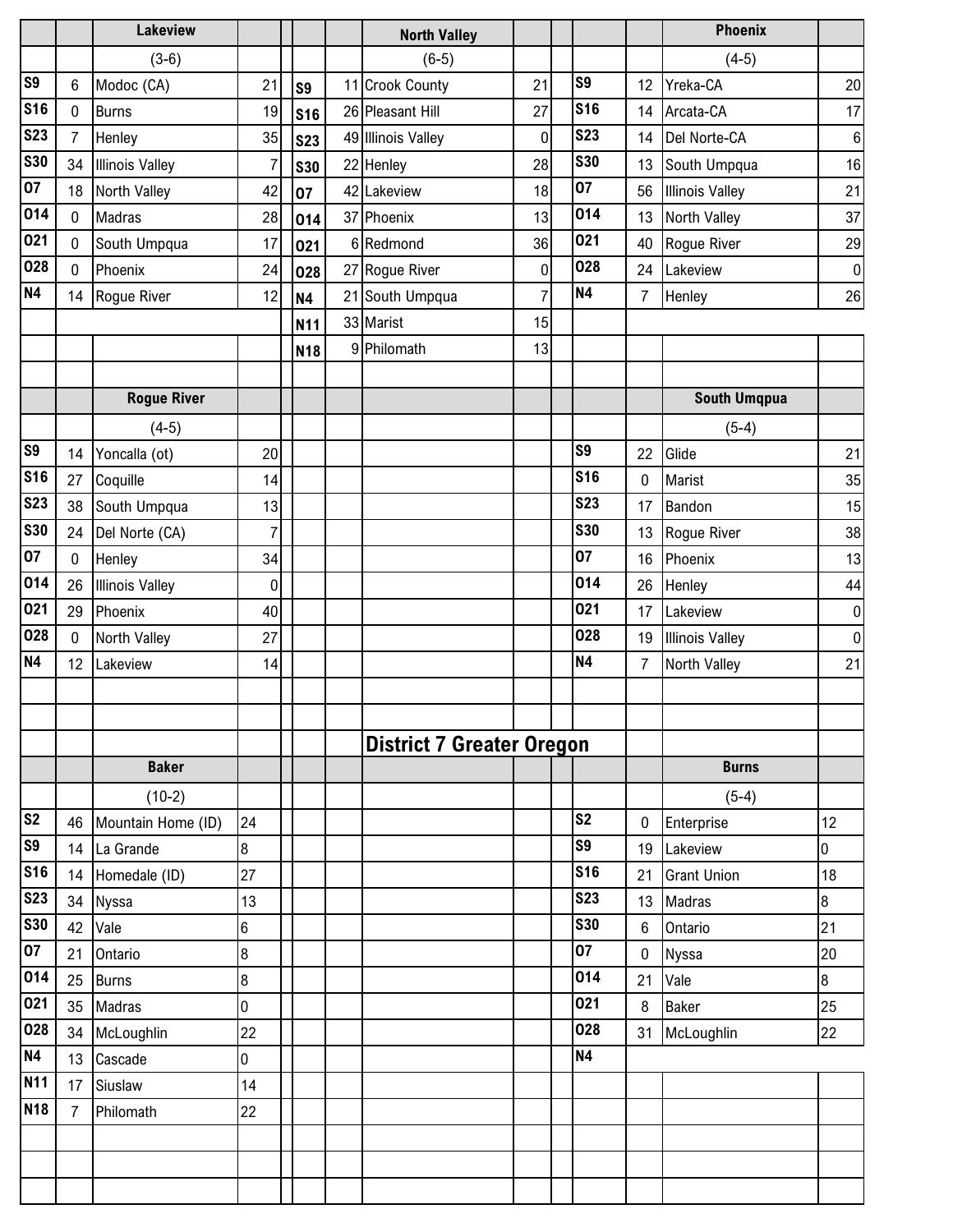|                |                | <b>Madras</b>            |                |                | <b>McLoughlin</b> |    |                 |                | <b>Nyssa</b>        |                |
|----------------|----------------|--------------------------|----------------|----------------|-------------------|----|-----------------|----------------|---------------------|----------------|
|                |                | $(4-5)$                  |                |                | $(1-8)$           |    |                 |                |                     |                |
| S <sub>9</sub> | 8              | <b>Hood River Valley</b> | $\mathbf 0$    | S <sub>9</sub> | 0 Hanford (WA)    | 19 | S <sub>2</sub>  | 12             | Parma (ID)          | 21             |
| <b>S16</b>     | 12             | <b>Crook County</b>      | 28             | <b>S16</b>     | 26 Enterprise     | 6  | S <sub>9</sub>  | 14             | Fruitland (ID)      | 22             |
| <b>S23</b>     | 8              | <b>Burns</b>             | 13             | <b>S23</b>     | 8 Vale            | 20 | <b>S16</b>      | $\overline{7}$ | North Plymouth (ID) | 12             |
| <b>S30</b>     | 28             | McLoughlin               | $\pmb{0}$      | <b>S30</b>     | 0 Madras          | 28 | <b>S23</b>      | 13             | <b>Baker</b>        | 34             |
| 07             | 34             | Vale                     | 12             | 07             | 0 Ontario         | 26 | <b>S30</b>      |                |                     |                |
| 014            | 28             | Lakeview                 | $\pmb{0}$      | 014            | 26 Nyssa          | 33 | $\overline{07}$ | 20             | <b>Burns</b>        | $\pmb{0}$      |
| 021            | $\overline{7}$ | Nyssa                    | 18             | 021            | 0 Connell (WA)    | 19 | 014             | 33             | McLoughlin          | 26             |
| 028            | $\pmb{0}$      | <b>Baker</b>             | 35             | 028            | 22 Burns          | 31 | 021             | 18             | Madras              | $\overline{7}$ |
| <b>N4</b>      | 20             | Ontario                  | 25             | <b>N4</b>      | 22 Baker          | 34 | 028             | $\overline{7}$ | Ontario             | 38             |
|                |                |                          |                |                |                   |    | N4              | 40             | Vale                | 12             |
|                |                |                          |                |                |                   |    |                 |                |                     |                |
|                |                |                          |                |                |                   |    |                 |                |                     |                |
|                |                | <b>Ontario</b>           |                |                |                   |    |                 |                | Vale                |                |
|                |                | $(5-5)$                  |                |                |                   |    |                 |                | $(1-8)$             |                |
| S <sub>9</sub> | 12             | Weiser-ID                | 27             |                |                   |    | S <sub>2</sub>  | $\mathbf 0$    | Vallivue (ID)       | 41             |
| <b>S16</b>     | $\mathbf 0$    | Caldwell-ID              | 24             |                |                   |    | S <sub>9</sub>  | $\,6$          | New Plymouth (ID)   | 25             |
| <b>S23</b>     | 14             | La Grande                | 19             |                |                   |    | <b>S16</b>      | $\,8\,$        | Fruitland (ID)      | 24             |
| <b>S30</b>     | 21             | <b>Burns</b>             | $6\phantom{a}$ |                |                   |    | <b>S23</b>      | 20             | McLoughlin          | $\bf 8$        |
| 07             | 26             | McLoughlin               | $\pmb{0}$      |                |                   |    | <b>S30</b>      | $\,6$          | <b>Baker</b>        | 42             |
| 014            | 8              | <b>Baker</b>             | 21             |                |                   |    | 07              | 12             | Madras              | 34             |
| 021            | 29             | Vale                     | 14             |                |                   |    | 014             | 8              | <b>Burns</b>        | 21             |
| 028            | 38             | Nyssa                    | $\overline{7}$ |                |                   |    | 021             | 14             | Ontario             | 29             |
| <b>N4</b>      | 25             | Madras                   | 20             |                |                   |    | 028             |                |                     |                |
| <b>N11</b>     | 8              | Tillamook                | 33             |                |                   |    | N4              | 12             | Nyssa               | 40             |
|                |                |                          |                |                |                   |    |                 |                |                     |                |
|                |                |                          |                |                |                   |    |                 |                |                     |                |
|                |                |                          |                |                |                   |    |                 |                |                     |                |
|                |                |                          |                |                |                   |    |                 |                |                     |                |
|                |                |                          |                |                |                   |    |                 |                |                     |                |
|                |                |                          |                |                |                   |    |                 |                |                     |                |
|                |                |                          |                |                |                   |    |                 |                |                     |                |
|                |                |                          |                |                |                   |    |                 |                |                     |                |
|                |                |                          |                |                |                   |    |                 |                |                     |                |
|                |                |                          |                |                |                   |    |                 |                |                     |                |
|                |                |                          |                |                |                   |    |                 |                |                     |                |
|                |                |                          |                |                |                   |    |                 |                |                     |                |
|                |                |                          |                |                |                   |    |                 |                |                     |                |
|                |                |                          |                |                |                   |    |                 |                |                     |                |
|                |                |                          |                |                |                   |    |                 |                |                     |                |
|                |                |                          |                |                |                   |    |                 |                |                     |                |
|                |                |                          |                |                |                   |    |                 |                |                     |                |
|                |                |                          |                |                |                   |    |                 |                |                     |                |
|                |                |                          |                |                |                   |    |                 |                |                     |                |